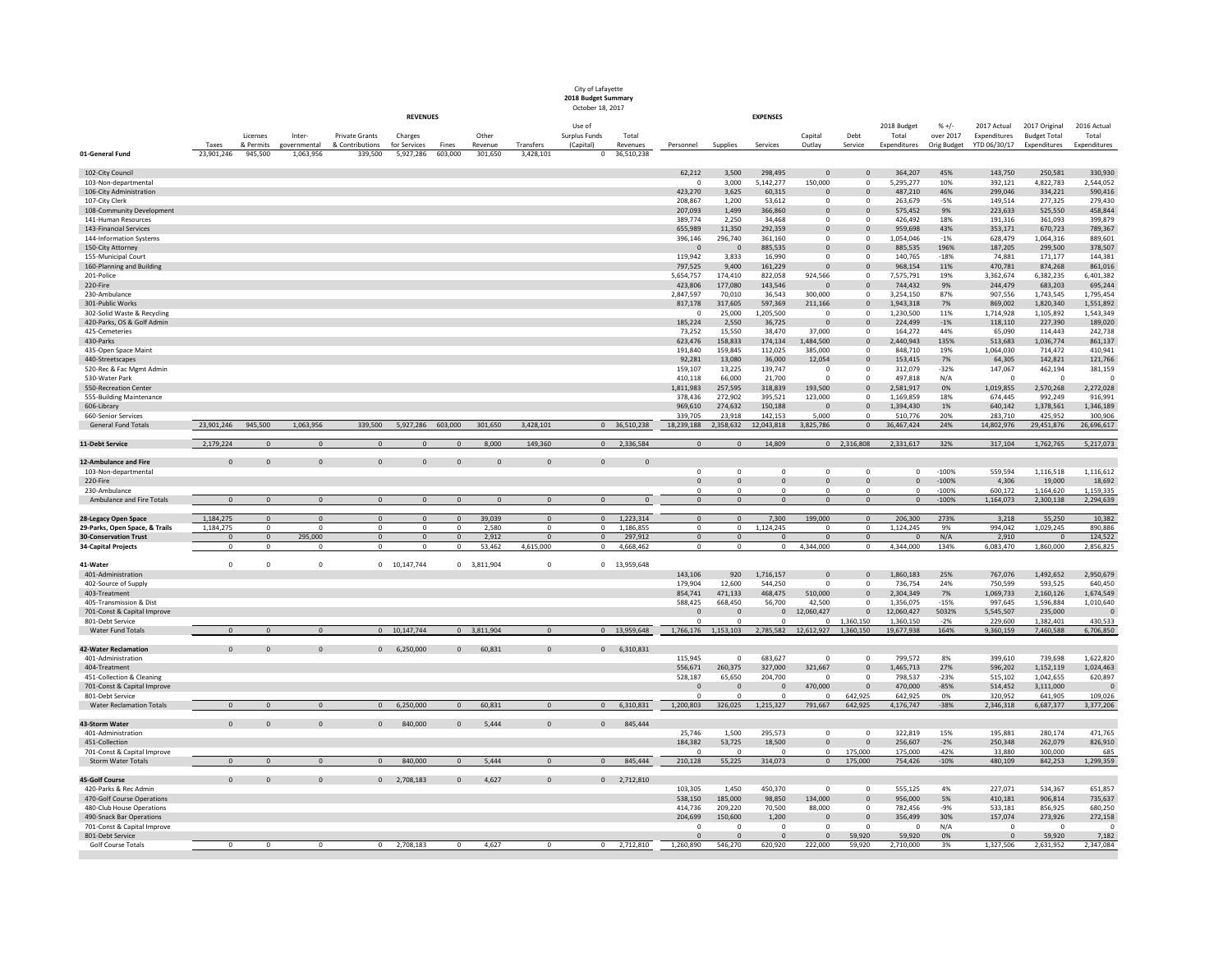| City of Lafayette   |
|---------------------|
| 2018 Budget Summary |
| October 18, 2017    |

|                               | <b>REVENUES</b> |           |              |                 |              |         |           |            | <b>EXPENSES</b> |            |            |           |            |            |           |              |             |              |                     |              |
|-------------------------------|-----------------|-----------|--------------|-----------------|--------------|---------|-----------|------------|-----------------|------------|------------|-----------|------------|------------|-----------|--------------|-------------|--------------|---------------------|--------------|
|                               |                 |           |              |                 |              |         |           |            | Use of          |            |            |           |            |            |           | 2018 Budget  | $% +/-$     | 2017 Actual  | 2017 Original       | 2016 Actual  |
|                               |                 | Licenses  | Inter-       | Private Grants  | Charges      |         | Other     |            | Surplus Funds   | Total      |            |           |            | Capital    | Debt      | Total        | over 2017   | Expenditures | <b>Budget Total</b> | Total        |
|                               | Taxes           | & Permits | governmental | & Contributions | for Services | Fines   | Revenue   | Transfers  | (Capital        | Revenues   | Personnel  | Supplies  | Services   | Outlay     | Service   | Expenditures | Orig Budget | YTD 06/30/17 | Expenditures        | Expenditures |
| 50-Employee Benefit Plan      |                 |           |              |                 |              |         | 8.940     | 3,497,000  |                 | 3,505,940  |            |           | 3,497,000  |            |           | 3,497,000    | 13%         | 1,826,620    | 3,103,986           | 2,791,963    |
| 53-Insurance                  |                 |           |              |                 |              |         | 1,488     | 725,000    |                 | 726,488    |            |           | 650,984    |            |           | 650,984      | 8%          | 318,129      | 603,318             | 598,402      |
| <b>61-Cemetery Endowment</b>  |                 |           |              |                 |              |         | 348       |            |                 |            |            |           | 348        |            |           | 348          | 0%          |              | 348                 | 278          |
| Subtotal                      | 28,449,020      | 945,500   | 1,358,956    | 339,500         | 25,873,213   | 603,000 | 4,301,225 | 12,414,461 |                 | 74,284,874 | 22,677,185 | 4,439,255 | 22,274,406 | 21,995,380 | 4,554,803 | 75,941,029   | 31%         | 39,026,634   | 57,789,096          | 55,212,086   |
|                               |                 |           |              |                 |              |         |           |            |                 |            |            |           |            |            |           |              |             |              |                     |              |
| 14-Lafayette City Center GID  | 112,822         |           |              |                 |              |         | 1,300     |            |                 | 114,122    |            |           | 2,943      |            | 99,425    | 102,368      | 0%          | 5,755        | 102,368             | 99,803       |
| 15-Exempla GID                | 126,086         |           |              |                 | 15,988       |         | 814,880   |            |                 | 956,954    |            |           | 17,565     |            | 864,866   | 882,431      | 69%         | 90,744       | 523,495             | 502,682      |
| <b>16-Laf Corp Campus GID</b> | 333,939         |           |              |                 |              |         | 3,750     |            |                 | 337,689    |            |           | 18,269     |            | 248,900   | 267,169      | $-1%$       | 88,316       | 268,569             | 263,506      |
| 17-Laf Tech Center GID        | 275,288         |           |              |                 |              |         | 625       |            |                 | 275,913    |            |           | 14,233     |            | 153,200   | 167,433      | -7%         | 54,451       | 180,433             | 166,331      |
|                               |                 |           |              |                 |              |         |           |            |                 |            |            |           |            |            |           |              |             |              |                     |              |
| <b>TOTALS</b>                 | 29,297,155      | 945,500   | L,358,956    | 339,500         | 25,889,201   | 603,000 | 5,121,780 | 12,414,461 |                 | 75,969,552 | 22,677,185 | 4,439,255 | 22,327,416 | 21.995.380 | 5,921,194 | 77,360,430   | 31%         | 39,265,900   | 58,863,961          | 56,244,406   |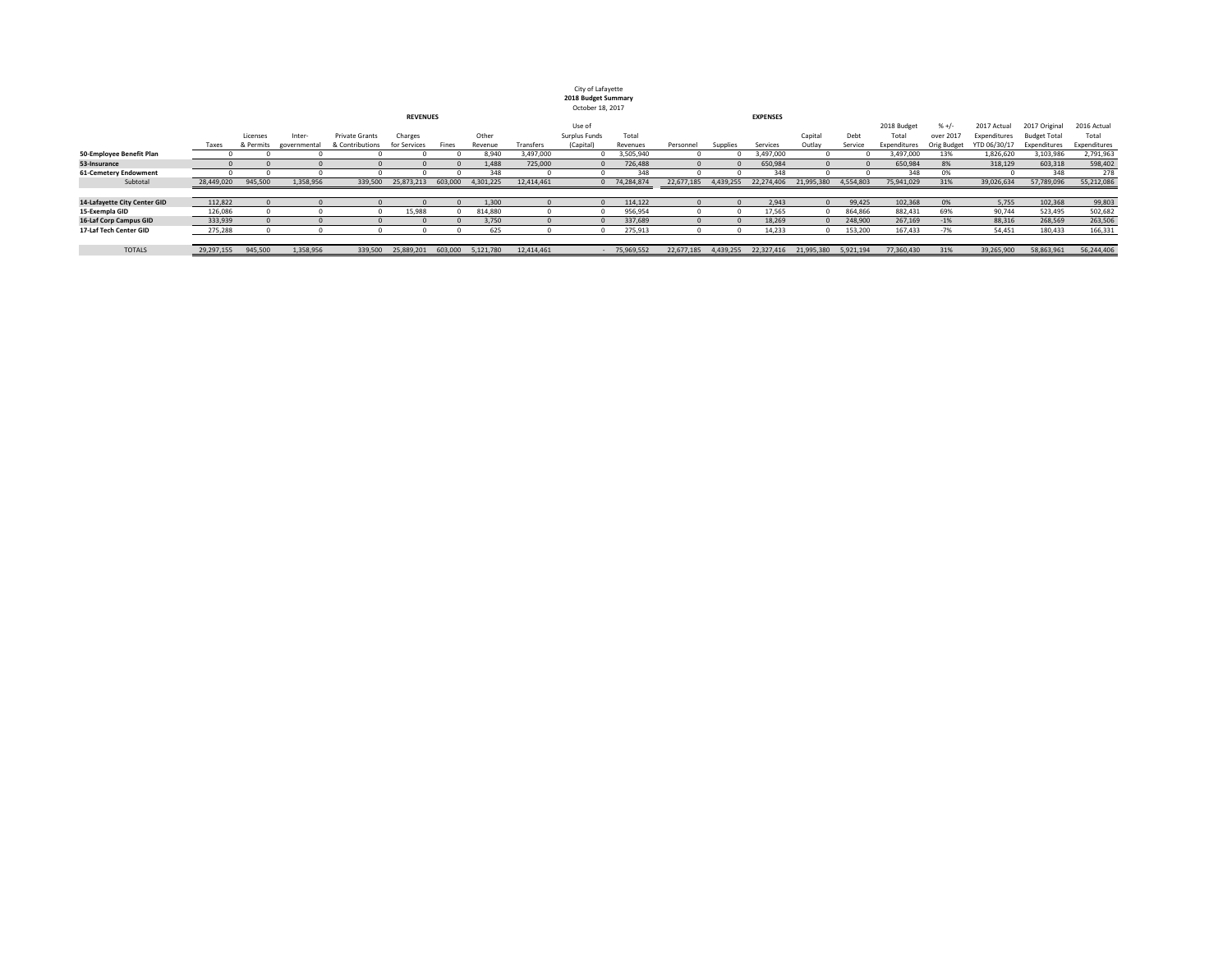# **EXHIBIT B**

# City of Lafayette Community Support Detail 2018 Budget September 19, 2017

|                                           |               |               | 2017          |               |              |               |
|-------------------------------------------|---------------|---------------|---------------|---------------|--------------|---------------|
|                                           |               | 2018          | Expenditures  | 2017          | 2016         | 2016          |
| Description                               | Account#      | <b>Budget</b> | thru 09/30/17 | <b>Budget</b> | Expenditures | <b>Budget</b> |
|                                           |               |               |               |               |              |               |
| Youth Advisory                            | 01-102-898000 | \$13,326      | \$10,893      | \$12,938      | \$18,455     | \$12,500      |
| Human Rights Commission                   | 01-102-898000 | 2,362         | 170           | 2,293         | 0            | 2,215         |
| <b>Energy Sustainability</b>              | 01-102-898000 | 18,667        | 16,489        | 18,123        | 34,900       | 17,510        |
| One Lafayette, Legacy                     | 01-102-898000 | 27,452        | 0             | 26,652        | 25,750       | 25,750        |
| <b>Waste Advisory</b>                     | 01-102-898000 | 1,647         | 397           | 1,599         | 27           | 1,545         |
| Visitability                              | 01-102-898000 | 8,784         | 1,000         | 8,528         | 7,141        | 8,240         |
| <b>Historic Association</b>               | 01-102-898000 | 16,471        | 15,991        | 15,991        | 15,450       | 15,450        |
| <b>Historic Preservation Board</b>        | 01-102-898000 | 3,294         | 1,852         | 3,198         | 2,523        | 3,090         |
| <b>VIA</b>                                | 01-102-898000 | 21,410        | 0             | 20,788        | 20,085       | 20,085        |
| Citizen Survey                            | 01-102-898000 | 17,922        | 0             | 17,400        | 0            | 0             |
| LESAC - GHG emissions Roadmap             | 01-102-898000 | 30,000        | 0             | 0             | 0            | $\Omega$      |
| <b>Special Events</b>                     | 01-108-896300 | 53,560        | $\Omega$      | 53,560        | 48,462       | 52,000        |
| One Lafayette, Annual                     | 01-108-896900 | 43,260        | 17,294        | 43,260        | 20,398       | 42,000        |
| Sister Carmen Center                      | 01-108-896900 | 25,000        | 25,000        | 25,000        | 25,000       | 25,000        |
| Art Night Out, P-T Salaries               | 01-108-600300 | 2,850         | 1,236         | 1,236         | 1,200        | 1,200         |
| Art Night Out, Expenses                   | 01-108-896301 | 25,000        | 27,624        | 22,454        | 32,213       | 21,800        |
| <b>Public Art Committee</b>               | 01-108-896700 | 45,000        | 35,141        | 25,750        | 31,590       | 25,000        |
| Lafayette Cultural Arts Commission        | 01-108-897100 | 26,522        | 10,441        | 25,000        | 33,627       | 16,450        |
| Youth Programs                            | 01-201-816500 | 81,413        | 61,380        | 81,413        | 81,394       | 76,232        |
| <b>Youth Corps</b>                        | 01-435-896202 | 27,500        | 27,500        | 27,500        | 26,700       | 25,900        |
| <b>LESAC Consultant</b>                   | 01-520-889000 | 47,600        | 16,489        | 46,350        | 0            | 46,350        |
| Senior Advisory Board                     | 01-660-870001 | 515           | 0             | 515           | 0            | 500           |
| <b>Community Support, Senior Services</b> | 01-660-896501 | 2,000         | 270           | 2,000         | 238          | 2,000         |
|                                           |               |               |               |               |              |               |
|                                           |               | \$541,555     | \$269,166     | \$481,548     | \$425,152    | \$440,817     |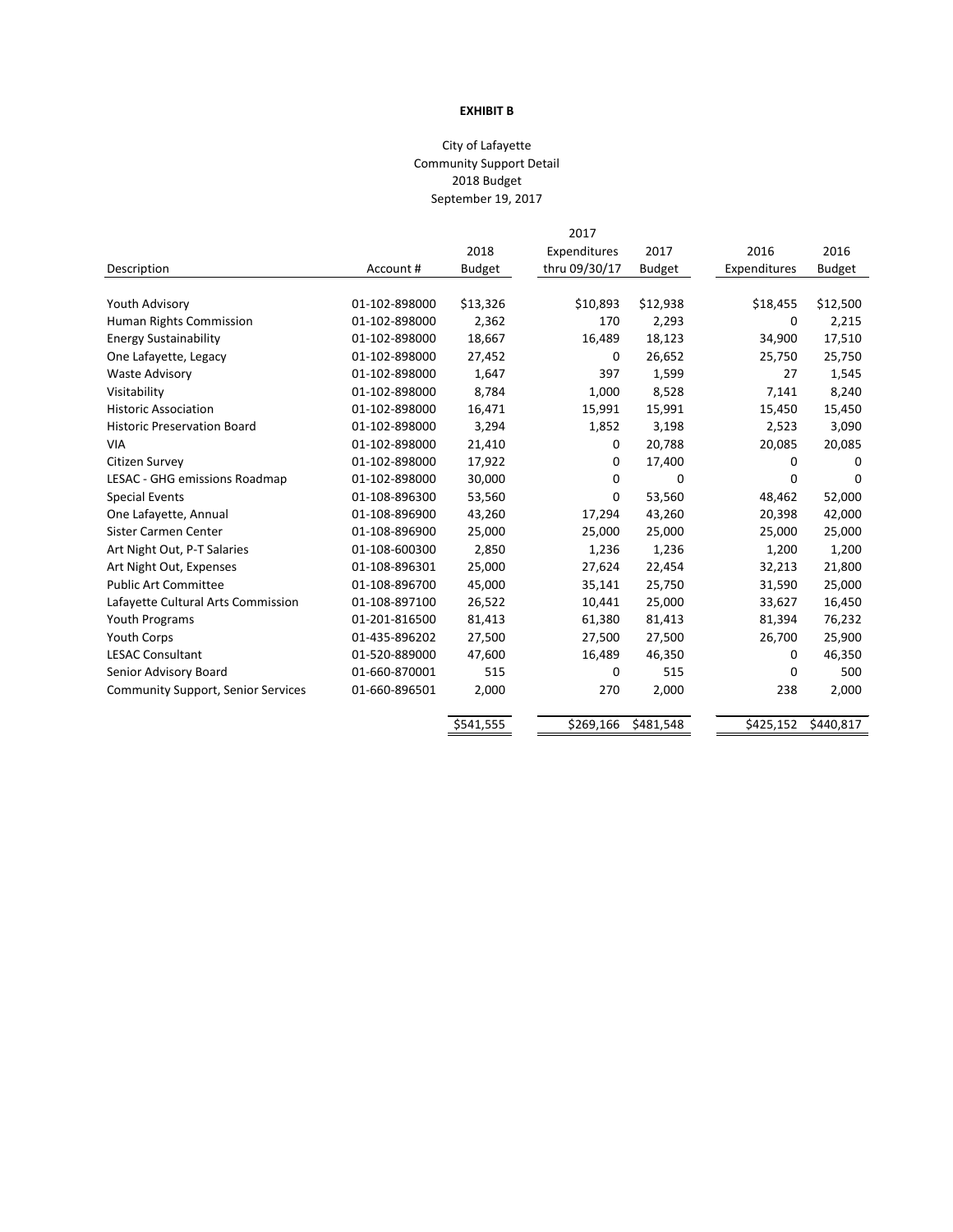|                      |      |                                                                           |              |             |             |                          |                  | Funded in Budget/Source          |                 |                          |               |
|----------------------|------|---------------------------------------------------------------------------|--------------|-------------|-------------|--------------------------|------------------|----------------------------------|-----------------|--------------------------|---------------|
|                      |      |                                                                           |              |             | General     | Service                  |                  | Other Funding                    |                 | Enterprise               | Not           |
| <b>Fund</b>          | Dept | Description                                                               | C/N/B        | Cost        | Revenues    | Expansion                | PRAD             | Desc of <b>Funding</b><br>Source | Amount          | Funds                    | <b>Funded</b> |
| 01<br><b>General</b> |      |                                                                           |              |             |             |                          |                  |                                  |                 |                          |               |
|                      |      | 201 Police Patrol Fleet (4)                                               | C            | 279,566     | 279,566     |                          |                  |                                  |                 |                          |               |
|                      |      | Ready Range (indoor firing range)                                         | C            | 550,000     | 550,000     |                          |                  |                                  |                 |                          |               |
|                      |      | Drug Analyzer                                                             | C            | 25,000      | 25,000      |                          |                  |                                  |                 |                          |               |
|                      |      | <b>Body Worn Cameras</b>                                                  | $\mathsf C$  | 70,000      | 70,000      |                          |                  |                                  |                 |                          |               |
|                      |      |                                                                           |              | 924,566     | 924,566     |                          |                  |                                  |                 |                          |               |
|                      |      | 230 Ambulance                                                             | C            | \$300,000   | \$300,000   |                          |                  |                                  |                 |                          |               |
|                      |      | 301 Message Board (1/2 w/ 41-405)                                         | C            | 20,000      | 20,000      |                          |                  |                                  |                 |                          |               |
|                      |      | Replace Pickup Truck 2127 (1/2 w/ 41-405)                                 | C            | 22,500      | 22,500      |                          |                  |                                  |                 |                          |               |
|                      |      | Replace Pickup Truck 2129                                                 | $\mathsf C$  | 42,000      | 42,000      |                          |                  |                                  |                 |                          |               |
|                      |      | Replace EZ Line Striper (painting)                                        | $\mathsf C$  | 60,000      | 60,000      |                          |                  |                                  |                 |                          |               |
|                      |      | Service Ctr (1/3 w 41-405, 42-404)                                        | $\mathsf C$  | 66,666      | 66,666      |                          |                  |                                  |                 |                          |               |
|                      |      |                                                                           |              | 211,166     | 211,166     | $\blacksquare$           |                  |                                  |                 | $\blacksquare$           |               |
|                      |      | 425 Replace Workman Utility Vehicle 2127                                  | $\mathsf C$  | 37,000      | 37,000      | $\overline{\phantom{a}}$ |                  |                                  |                 |                          |               |
|                      |      |                                                                           |              | 37,000      | 37,000      | $\blacksquare$           |                  |                                  | $\blacksquare$  | $\overline{\phantom{a}}$ |               |
|                      |      |                                                                           |              |             |             |                          |                  |                                  |                 |                          |               |
|                      |      | 430 POG Consolidation (to Cap Fund 34)                                    | C            | 150,000     | 150,000     |                          |                  |                                  |                 |                          |               |
|                      |      | <b>Silver Creek Park Construction</b>                                     | $\mathsf C$  | 1,225,000   | 1,225,000   |                          |                  |                                  |                 |                          |               |
|                      |      | Park signs (repl 19 old signs)                                            | $\mathsf C$  | 95,000      | 95,000      |                          |                  |                                  |                 |                          |               |
|                      |      | Replace Large Area Mower (ca 2002)                                        | $\mathsf C$  | 65,000      | 65,000      |                          |                  |                                  |                 |                          |               |
|                      |      | Replace Irrigation Truck (ca 2006)                                        | $\mathsf{C}$ | 55,000      | 55,000      |                          |                  |                                  |                 |                          |               |
|                      |      | Wilson Garden                                                             | C            | 10,500      | 10,500      |                          |                  |                                  |                 |                          |               |
|                      |      | Replace Small Turf Mower (ca 1999)                                        | $\mathsf{C}$ | 34,000      | 34,000      |                          |                  |                                  |                 |                          |               |
|                      |      |                                                                           |              | 1,634,500   | 1,634,500   | $\overline{\phantom{a}}$ |                  |                                  |                 | $\overline{\phantom{a}}$ |               |
|                      |      | 435 Signage (City-wide trail system)                                      | C            | 110,000     | 110,000     |                          |                  |                                  |                 |                          |               |
|                      |      | Rock Creek Trail Imp (50% match - UDFCD)                                  | $\mathsf C$  | 150,000     | 150,000     |                          |                  |                                  |                 |                          |               |
|                      |      | Outdoor Classroom (GOCO Match)                                            | $\mathsf C$  | 25,000      | 25,000      |                          |                  |                                  |                 |                          |               |
|                      |      | <b>Beauprez Garage completion</b>                                         | C            | 50,000      | 50,000      |                          |                  |                                  |                 |                          |               |
|                      |      | Coal Creek Corridor Improvements                                          | C            | 50,000      | 50,000      |                          |                  |                                  |                 |                          |               |
|                      |      |                                                                           |              | 385,000     | 385,000     | $\blacksquare$           |                  |                                  |                 | $\sim$                   |               |
|                      |      |                                                                           |              |             |             |                          |                  |                                  |                 |                          |               |
|                      |      | 440 Wireless Valve for irrigation system                                  | C            | 12,054      | 12,054      |                          |                  |                                  |                 |                          |               |
|                      |      |                                                                           |              | 12,054      | 12,054      |                          |                  |                                  |                 | $\sim$                   |               |
|                      |      | 550 LMD Pool Pump replacement                                             | C            | 5,500       | 5,500       |                          |                  |                                  |                 |                          |               |
|                      |      | <b>BBRC Cardio Equipment replacement</b>                                  | $\mathsf C$  | 22,000      | 22,000      |                          |                  |                                  |                 |                          |               |
|                      |      | <b>BBRC Sound System</b>                                                  | C            | 17,000      | 17,000      |                          |                  |                                  |                 |                          |               |
|                      |      | <b>Ball field Dugout ADA Access</b>                                       | C            | 17,000      | 17,000      |                          |                  |                                  |                 |                          |               |
|                      |      | <b>BBRC Cabinets</b>                                                      | C            | 50,000      | 50,000      |                          |                  |                                  |                 |                          |               |
|                      |      | City Park Windscreen/Fence Cap                                            | $\mathsf{C}$ | 12,000      | 12,000      |                          |                  |                                  |                 |                          |               |
|                      |      | Child Care Bus                                                            | N            | 70,000      | 70,000      |                          |                  |                                  |                 |                          |               |
|                      |      |                                                                           |              | 193,500     | 193,500     | $\blacksquare$           |                  | $\sim$                           |                 | $\sim$                   |               |
|                      |      |                                                                           |              |             |             |                          |                  |                                  |                 |                          |               |
|                      |      | 555 Library Lighting                                                      | C            | 65,000      | 65,000      |                          |                  |                                  |                 |                          |               |
|                      |      | Maintenance Truck (repl 2004 model)<br>City Hall Ceiling Tile Replacement | C            | 38,000      | 38,000      |                          |                  |                                  |                 |                          |               |
|                      |      | City Hall Sign                                                            | C<br>N       | 20,000      | 20,000      |                          |                  |                                  |                 |                          | 10,000        |
|                      |      |                                                                           |              | 123,000     | 123,000     | $\sim$                   |                  |                                  |                 | $\overline{\phantom{a}}$ | 10,000        |
|                      |      |                                                                           |              |             |             |                          |                  |                                  |                 |                          |               |
|                      |      | 660 Storage Shed                                                          | C            | 5,000       | 5,000       |                          |                  |                                  |                 |                          |               |
|                      |      |                                                                           |              | 5,000       | 5,000       | $\overline{\phantom{a}}$ |                  |                                  |                 | $\blacksquare$           |               |
|                      |      | <b>Total General Fund</b>                                                 |              | \$3,825,786 | \$3,825,786 | \$0                      | $\overline{\xi}$ |                                  | $\overline{50}$ | $\overline{50}$          | \$10,000      |
| 28                   |      |                                                                           |              |             |             |                          |                  |                                  |                 |                          |               |
| Legacy               |      | 701 POG Consolidation                                                     | C            | 150,000     |             |                          |                  | Legacy                           | 150,000         |                          |               |

| <b>Open Space</b> |     | New Trails Construction/Crossings        |        | 49,000    | Legacy   | 49,000    |        |         |
|-------------------|-----|------------------------------------------|--------|-----------|----------|-----------|--------|---------|
|                   |     | <b>Total Legacy Fund</b>                 |        | 199,000   |          | 199,000   |        |         |
| 34                |     |                                          |        |           |          |           |        |         |
| Capital           | 301 | <b>Street Maintenance</b>                | U      | 2,500,000 | Cap Proj | 2,500,000 |        |         |
|                   |     | S Public Road - Mill Overlay             |        | 655,000   | Cap Proj | 655,000   |        |         |
|                   |     | S Public Road - Old Laramie Trail signal |        | 165,000   | Cap Proj | 165,000   |        |         |
|                   |     | S Boulder Road - Saratoga signal         |        | 244,000   | Cap Proj | 244,000   |        |         |
|                   |     | 111th Widening                           |        | 180,000   | Cap Proj | 180,000   |        |         |
|                   |     | RTD Bus Location - City Center           | U      | 600,000   | Cap Proj | 600,000   |        |         |
|                   |     | 120th Strret Widening                    | N      |           |          |           |        | 460,000 |
|                   |     |                                          |        | 4,344,000 |          | 4,344,000 |        | 460,000 |
| 41                |     |                                          |        |           |          |           |        |         |
| Water             | 403 | Process Instrumentation                  | $\sim$ | 15,000    |          |           | 15,000 |         |
|                   |     | Remote Site Monitoring                   | N      | 30,000    |          |           | 30,000 |         |
|                   |     | Filters Rehab                            |        | 40,000    |          |           | 40,000 |         |

#### **EXHIBIT C**

#### City of Lafayette 2018 Budget - Capital Outlay Requests September 19, 2017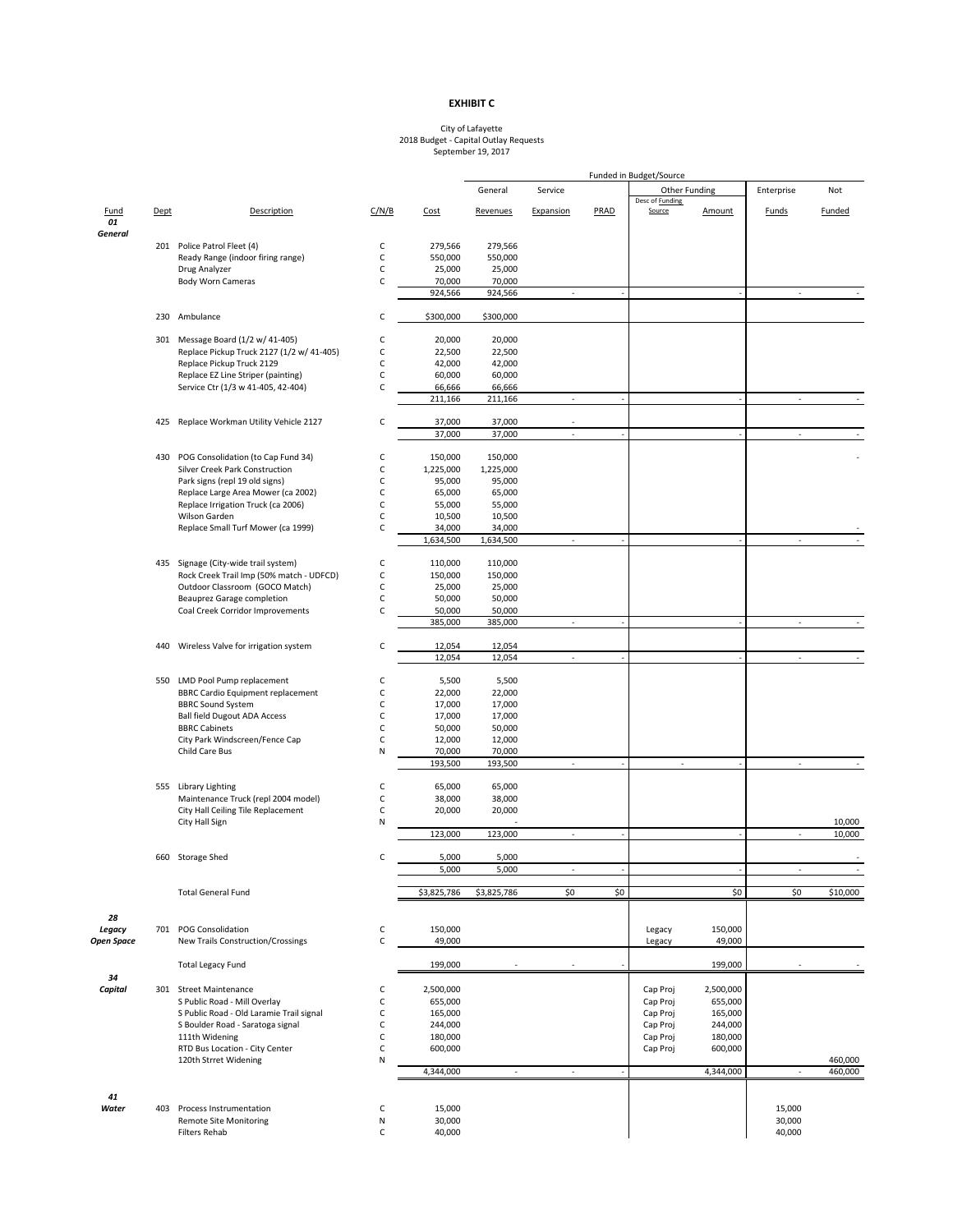## **EXHIBIT C**

#### City of Lafayette 2018 Budget - Capital Outlay Requests September 19, 2017

|                    |      |                                                                           |              |            | Funded in Budget/Source  |                          |        |                          |           |                          |                    |
|--------------------|------|---------------------------------------------------------------------------|--------------|------------|--------------------------|--------------------------|--------|--------------------------|-----------|--------------------------|--------------------|
|                    |      |                                                                           |              |            | General                  | Service                  |        | Other Funding            |           | Enterprise               | Not                |
|                    |      |                                                                           |              |            |                          |                          |        | Desc of <b>Funding</b>   |           |                          |                    |
| <b>Fund</b>        | Dept | Description                                                               | C/N/B        | Cost       | Revenues                 | Expansion                | PRAD   | Source                   | Amount    | Funds                    | <b>Funded</b>      |
|                    |      | Pump/Motor rebuilding                                                     | C            | 100,000    |                          |                          |        |                          |           | 100,000                  |                    |
|                    |      | Solar Bee                                                                 | C            | 35,000     |                          |                          |        |                          |           | 35,000                   |                    |
|                    |      | Filters/Valve Replacement                                                 | С            | 40,000     |                          |                          |        |                          |           | 40,000                   |                    |
|                    |      | <b>Inclined Plate Separator</b>                                           | C            | 250,000    |                          |                          |        |                          |           | 250,000                  |                    |
|                    |      | <b>Building Repairs</b>                                                   | N            |            |                          |                          |        |                          |           | $\blacksquare$           | 35,000             |
|                    |      | <b>Storage Building</b>                                                   | N            |            |                          |                          |        |                          |           |                          | 150,000            |
|                    |      | Work truck                                                                | В            |            |                          |                          |        |                          |           |                          | 50,000             |
|                    |      | <b>Addition to Treatment Plant</b>                                        | B            |            |                          |                          |        |                          |           |                          | 40,000             |
|                    |      |                                                                           |              | 510,000    | $\sim$                   | $\sim$                   | $\sim$ |                          |           | 510,000                  | 275,000            |
|                    |      |                                                                           |              |            |                          |                          |        |                          |           |                          |                    |
|                    |      | 405 Message Board (1/2 w/ 01-301)                                         | C            | 20,000     |                          |                          |        |                          |           | 20,000                   |                    |
|                    |      | Replace Pickup Truck 2127 (1/2 w/ 01-301)                                 | C            | 22,500     |                          |                          |        |                          |           | 22,500                   |                    |
|                    |      |                                                                           |              | 42,500     | $\blacksquare$           | $\overline{\phantom{a}}$ |        |                          |           | 42,500                   |                    |
|                    |      | 701 Service Ctr (1/3 w 01-301, 42-404)                                    | C            | 66,667     |                          |                          |        |                          |           | 66,667                   |                    |
|                    |      | Valve/Hydrant/Pipe replacements                                           | С            | 380,000    |                          |                          |        |                          |           | 380,000                  |                    |
|                    |      | Water Extensions - Orange Zone N Loop                                     |              | 3,752,500  |                          |                          |        |                          |           | 3,752,500                |                    |
|                    |      | New E Red Tank (Vista Business Park)                                      | C            | 3,000,000  |                          |                          |        |                          |           | 3,000,000                |                    |
|                    |      | Pump Stat Water Rec Facility (WRF)/GH                                     | C            | 100,000    |                          |                          |        |                          |           | 100,000                  |                    |
|                    |      | Nor Intgrtd Supply Proj (Res N of Ft C)                                   |              | 225,000    |                          |                          |        |                          |           | 225,000                  |                    |
|                    |      | WGap Frmng Proj (Res W of Loveland)                                       | С            | 3,636,260  |                          |                          |        |                          |           | 3,636,260                |                    |
|                    |      | GH Outlet Ditch to Boulder Creek                                          | C            | 170,000    |                          |                          |        |                          |           |                          |                    |
|                    |      | Merry Ln Line from Whaley - US36                                          | C            | 300,000    |                          |                          |        |                          |           | 170,000<br>300,000       |                    |
|                    |      |                                                                           |              |            |                          |                          |        |                          |           |                          |                    |
|                    |      | Pmp Stat at WRF - pipe from WRF-GH<br>H20 Treatment Plant - Black Diamond | N            | 430,000    |                          |                          |        |                          |           | 430,000<br>$\sim$        |                    |
|                    |      |                                                                           | N            | 12,060,427 | $\blacksquare$           | $\sim$                   |        |                          |           | 12,060,427               | 200,000<br>200,000 |
|                    |      |                                                                           |              |            |                          |                          |        |                          |           |                          |                    |
|                    |      | <b>Total Water Fund</b>                                                   |              | 12,612,927 | $\overline{\phantom{a}}$ |                          |        |                          |           | 12,612,927               | 475,000            |
| 42                 |      |                                                                           |              |            |                          |                          |        |                          |           |                          |                    |
| Water              |      | 404 Service Ctr (1/3 w 01-301, 41-405)                                    | C            | 66,667     |                          |                          |        |                          |           | 66,667                   |                    |
| <b>Reclamation</b> |      | Tower Pump Station renovation                                             | C            | 50,000     |                          |                          |        |                          |           | 50,000                   |                    |
|                    |      | Plant Upgrades                                                            | C            | 30,000     |                          |                          |        |                          |           | 30,000                   |                    |
|                    |      | Sanitary Main repair                                                      | C            | 110,000    |                          |                          |        |                          |           | 110,000                  |                    |
|                    |      | <b>Building Roof Replacements</b>                                         | $\mathsf{C}$ | 65,000     |                          |                          |        |                          |           | 65,000                   |                    |
|                    |      |                                                                           |              | 321,667    | $\mathbf{r}$             | $\sim$                   |        |                          |           | 321,667                  |                    |
|                    |      |                                                                           |              |            |                          |                          |        |                          |           |                          |                    |
|                    |      | 701 Sanitary Main Extension                                               | C            | 320,000    |                          |                          |        |                          |           | 320,000                  |                    |
|                    |      | Aerzen Blower                                                             | $\mathsf C$  | 150,000    |                          |                          |        |                          |           | 150,000                  |                    |
|                    |      |                                                                           |              | 470,000    | $\overline{\phantom{a}}$ | $\blacksquare$           |        |                          |           | 470,000                  | $\sim$             |
|                    |      | <b>Total Water Reclamation Fund</b>                                       |              | 791,667    |                          |                          |        |                          |           | 791,667                  |                    |
| 43                 |      |                                                                           |              |            |                          |                          |        |                          |           |                          |                    |
| <b>Storm Water</b> |      | 701 Neighborhood Storm Drainage                                           | $\mathsf C$  |            |                          |                          |        |                          |           | $\overline{\phantom{a}}$ | 180,000            |
|                    |      |                                                                           |              |            | $\overline{\phantom{a}}$ |                          |        |                          |           | $\sim$                   | 180,000            |
|                    |      |                                                                           |              |            |                          |                          |        |                          |           |                          |                    |
|                    |      | <b>Total Storm Water Fund</b>                                             |              |            | $\blacksquare$           |                          |        |                          |           | $\sim$                   | 180,000            |
| 45                 |      |                                                                           |              |            |                          |                          |        |                          |           |                          |                    |
| <b>Golf Course</b> | 470  | <b>Fairway Mower</b>                                                      | $\mathsf C$  | 58,000     |                          |                          |        |                          |           | 58,000                   |                    |
|                    |      | Triplex Mower (2)                                                         | $\mathsf C$  | 76,000     |                          |                          |        |                          |           | 76,000                   |                    |
|                    |      |                                                                           |              | 134,000    | $\sim$                   | $\overline{\phantom{a}}$ |        |                          |           | 134,000                  | $\sim$             |
|                    |      |                                                                           |              |            |                          |                          |        |                          |           |                          |                    |
|                    | 480  | Portico/Trellis                                                           | С            | 75,000     |                          |                          |        |                          |           | 75,000                   |                    |
|                    |      | Oven/Range                                                                | $\mathsf C$  | 13,000     |                          |                          |        |                          |           | 13,000                   |                    |
|                    |      |                                                                           |              | 88,000     | $\blacksquare$           | $\sim$                   |        |                          |           | 88,000                   |                    |
|                    |      |                                                                           |              |            |                          |                          |        |                          |           |                          |                    |
|                    |      | <b>Total Golf Course Fund</b>                                             |              | 222,000    |                          |                          |        |                          |           | 222,000                  |                    |
| <b>GRAND TOTAL</b> |      |                                                                           |              |            |                          |                          |        |                          |           |                          |                    |
|                    |      | <b>Total Citywide Capital</b>                                             |              | 21,995,380 | 3,825,786                |                          |        | $\overline{\phantom{a}}$ | 4,543,000 | 13,626,594               | 1,125,000          |
|                    |      |                                                                           |              |            |                          |                          |        |                          |           |                          |                    |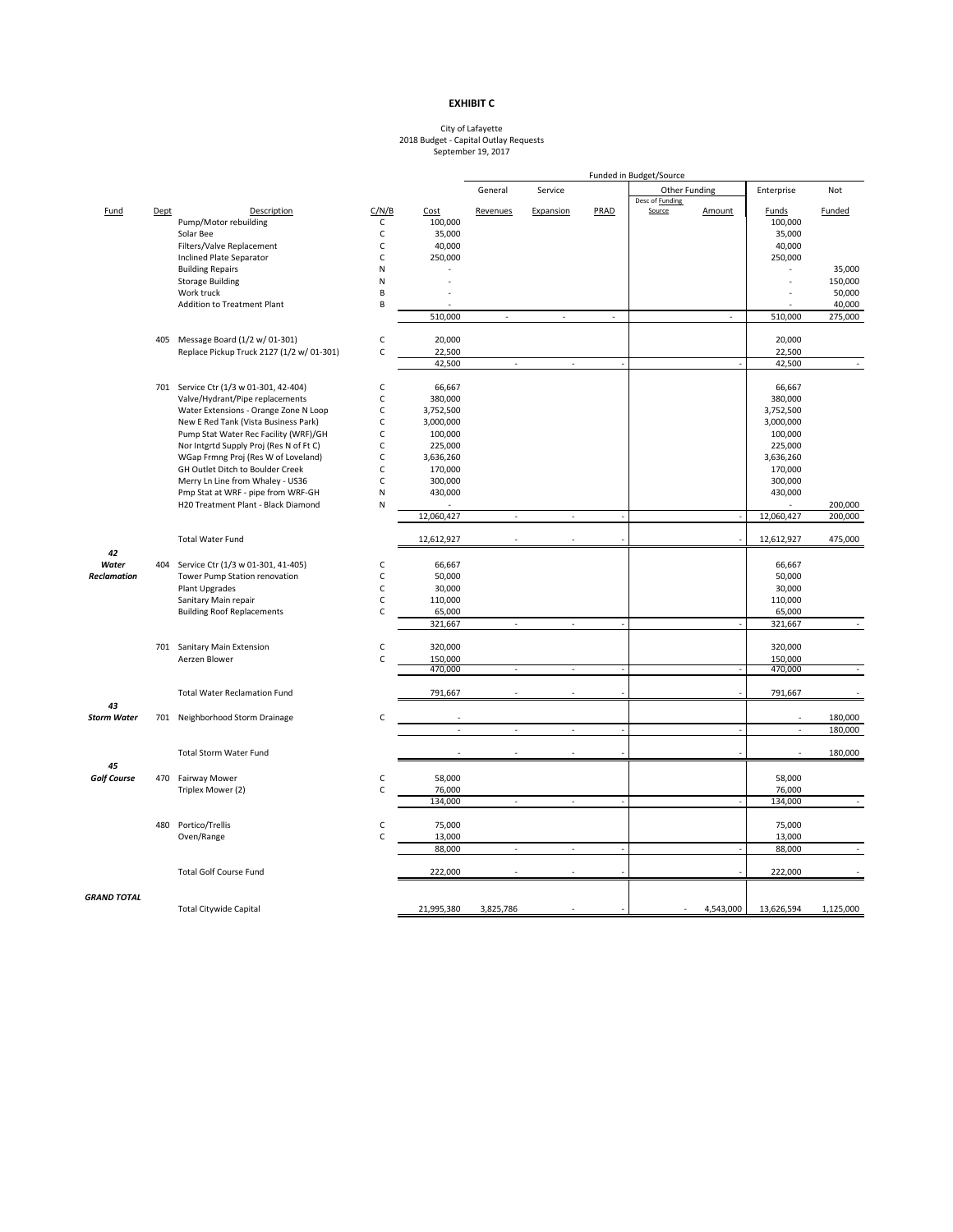|                         |                           | <b>Unrestricted</b><br><b>Fund Bal</b> | <b>Unrestricted</b><br><b>Fund Balance</b> | 2017 Budget    |                          | Mid-year<br><b>Activity</b><br>(Ordinances) | Projected<br>Fund Balance/<br><b>Unrestricted</b> |                      |               | Projected<br><b>Fund Balance</b><br><b>Unrestricted</b> | 2018        |
|-------------------------|---------------------------|----------------------------------------|--------------------------------------------|----------------|--------------------------|---------------------------------------------|---------------------------------------------------|----------------------|---------------|---------------------------------------------------------|-------------|
|                         |                           |                                        |                                            |                |                          |                                             | <b>Net Position</b>                               | 2018 Proposed Budget |               | <b>Net Position</b>                                     |             |
| <b>Fund Type</b>        | <b>Fund Name</b>          | 12/31/15                               | 12/31/16                                   | <u>Revenue</u> | <u>Expend</u>            | 2017                                        | 12/31/17                                          | Revenue              | <b>Expend</b> | 12/31/18                                                | <u>+/-</u>  |
| General                 | General Fund              | \$16,064,452                           | \$19,969,686                               | \$29,457,383   | \$29,451,876             | (51,599,398)                                | \$18,375,795                                      | \$36,510,238         | \$36,467,424  | \$18,418,609                                            | \$42,814    |
| Debt Service            | Debt Service              | 46,607                                 | 49,527                                     | 1,768,723      | 1,762,765                | (32, 307)                                   | 23,178                                            | 2,336,584            | 2,331,617     | 28,145                                                  | 4,967       |
| Capital                 | Legacy OS                 | 4,056,836                              | 5,209,234                                  | 1,155,433      | 55,250                   | (2, 156, 400)                               | 4,153,017                                         | 1,223,314            | 206,300       | 5,170,031                                               | 1,017,014   |
| Capital                 | POST OS                   | 90,643                                 | 338,097                                    | 1,125,933      | 1,029,245                | (100,000)                                   | 334,785                                           | 1,186,855            | 1,124,245     | 397,395                                                 | 62,610      |
| Capital                 | <b>Conservation Trust</b> | 212,913                                | 388,963                                    | 261,624        | $\overline{\phantom{a}}$ | (212, 845)                                  | 437,742                                           | 297,912              |               | 735,654                                                 | 297,912     |
| Capital                 | Capital Projects          | 5,687,215                              | 10,417,652                                 | 2,678,572      | 1,860,000                | (6, 756, 923)                               | 4,479,301                                         | 4,668,462            | 4,344,000     | 4,803,763                                               | 324,462     |
| Enterprise              | Water                     | 35,360,057                             | 35,859,183                                 | 10,434,128     | 7,760,588                | (17, 336, 102)                              | 21,196,621                                        | 13,959,648           | 19,677,938    | 15,478,331                                              | (5,718,290) |
| Enterprise              | <b>Water Reclamation</b>  | 5,477,138                              | 7,684,217                                  | 5,107,569      | 6,687,377                | (2, 172, 287)                               | 3,932,122                                         | 6,310,831            | 4,176,747     | 6,066,206                                               | 2,134,084   |
| Enterprise              | Storm Water               | 35,672                                 | (323, 545)                                 | 842,464        | 842,253                  | (104, 568)                                  | (427, 902)                                        | 845,444              | 754,426       | (336, 884)                                              | 91,018      |
| Enterprise              | Golf Course               | 456,785                                | 475,418                                    | 2,680,597      | 2,631,952                | 0                                           | 524,063                                           | 2,712,810            | 2,710,000     | 526,873                                                 | 2,810       |
| <b>Internal Service</b> | <b>Employee Benefits</b>  | 3,491                                  | 187,593                                    | 3,103,986      | 3,103,986                | 0                                           | 187,593                                           | 3,505,940            | 3,497,000     | 196,533                                                 | 8,940       |
| <b>Internal Service</b> | Insurance Fund            | 130,169                                | 27,748                                     | 574,842        | 603,318                  | 10,000                                      | 9,272                                             | 726,488              | 650,984       | 94,776                                                  | 85,504      |
| Permanent               | <b>Cemetery Endowment</b> | 46,517                                 | 46,502                                     | 348            | 348                      | 0                                           | 46,502                                            | 348                  | 348           | 46,502                                                  | 0           |
|                         |                           | 67,668,495                             | 80,330,275                                 | 59,191,602     | 55,788,958               | (\$30,460,830)                              | \$53,272,089                                      | \$74,284,874         | \$75,941,029  | \$51,625,934                                            | (1,646,155) |

## **EXHIBIT E**

# **City of Lafayette Analysis of Fund Activity and Balances 10/18/2017 (Updated 04/30/2018)**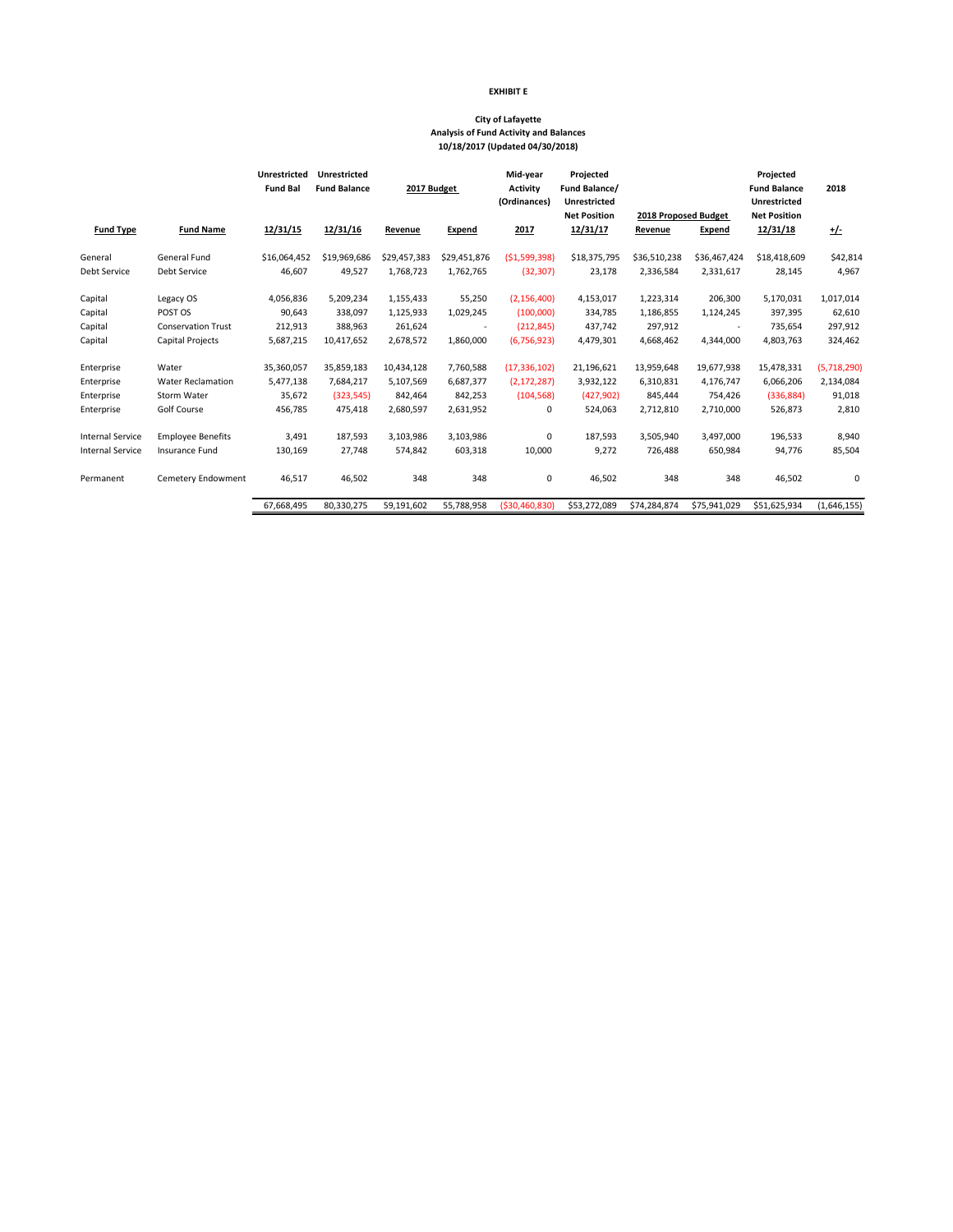#### CITY OF LAFAYETTE

#### RESOLUTION NO. 2017 - 61

### RESOLUTION OF THE CITY COUNCIL OF THE CITY OF LAFAYETTE ADOPTING THE <sup>2018</sup> BUDGET AND ESTABLISHING THE MILL LEVY

WHEREAS, the City Council of the City of Lafayette, Colorado, pursuant to Section 8.3 of the Charter of the City of Lafayette, Colorado, held <sup>a</sup> public hearing on the proposed <sup>2018</sup> Budget on October 17th, 2017; and

WHEREAS, the City Council finds that:

1. The City Administrator, as City Budget Officer, prepared and submitted to the Council on or before October 17, 2018, <sup>a</sup> recommended budget in full compliance with the City Charter Section 8.2, paragraphs (a) through  $(f)$  inclusive; and

2. The notice of the proposed public hearing, <sup>a</sup> summary of the proposed budget, and notice that the proposed budget was on file in the office of the City Clerk was published at least one week in advance of the public hearing; and

WHEREAS, the mill levy, proposed by this resolution is 16.873 mills and is intended to generate WHEREAS, the mill levy, proposed by this resolution is 16.873 mills and is intended to generate<br>tax funds not to exceed \$1,164,224 revenue for debt payments on police station and Lamont Does Water<br>Real construction \$2,286, WHEREAS, the mill levy, proposed by this resolution is 16.873 mills and is intended to generate<br>tax funds not to exceed \$1,164,224 revenue for debt payments on police station and Lamont Does Wate<br>Park construction, \$2,386, municipal purposes.

WHEREAS, the revenue goals were established to insure compliance with the various bond issue ballot questions and provisions of the Colorado State Constitution; and

WHEREAS, between December <sup>1</sup> and December 15, 2017, the City will receive <sup>a</sup> final assessed valuation which may be different from the previous valuation of  $$530,398,301$ ; and

WHEREAS, the City must certify the appropriate mill levy to the Boulder County Assessor's Office no later than December 15, 2017; and

WHEREAS, an amendment to this resolution may be required to modify the mill levy used for the payment of various debt issues and to modify the mill levy used for other municipal purposes.

NOW, THEREFORE, BE IT RESOLVED THAT:

1. The City Council of the City of Lafayette adopts the 2018 Budget, a copy of which is marke Exhibit "A" and is on file in the City Clerk's Office.

2. The City Council of the City of Lafayette determines that it is necessary to levy <sup>a</sup> tax of 2.195 mills on the real property within the City Limits for the purpose of payment of principal and interest on the <sup>2016</sup> General Obligation Refunding (1998 - Fire Station, 2005 - Police Station) and Improvement Lamont Does Water Park) Bonds, to levy <sup>a</sup> tax of 4.500 mills on the real property within the City Limits for Ambulance and Fire services, and to levy <sup>a</sup> tax of 10.184 mills on the real property within the City Limits for other municipal purposes, for <sup>a</sup> total levy of 16.879 mills on the real property within the City Limits for other indifferent purposes, for a total levy or 10.075 mins on the real property which the oxide Limits for municipal purposes and hereby orders the same to be certified. Said levy is based on Boulde County's 20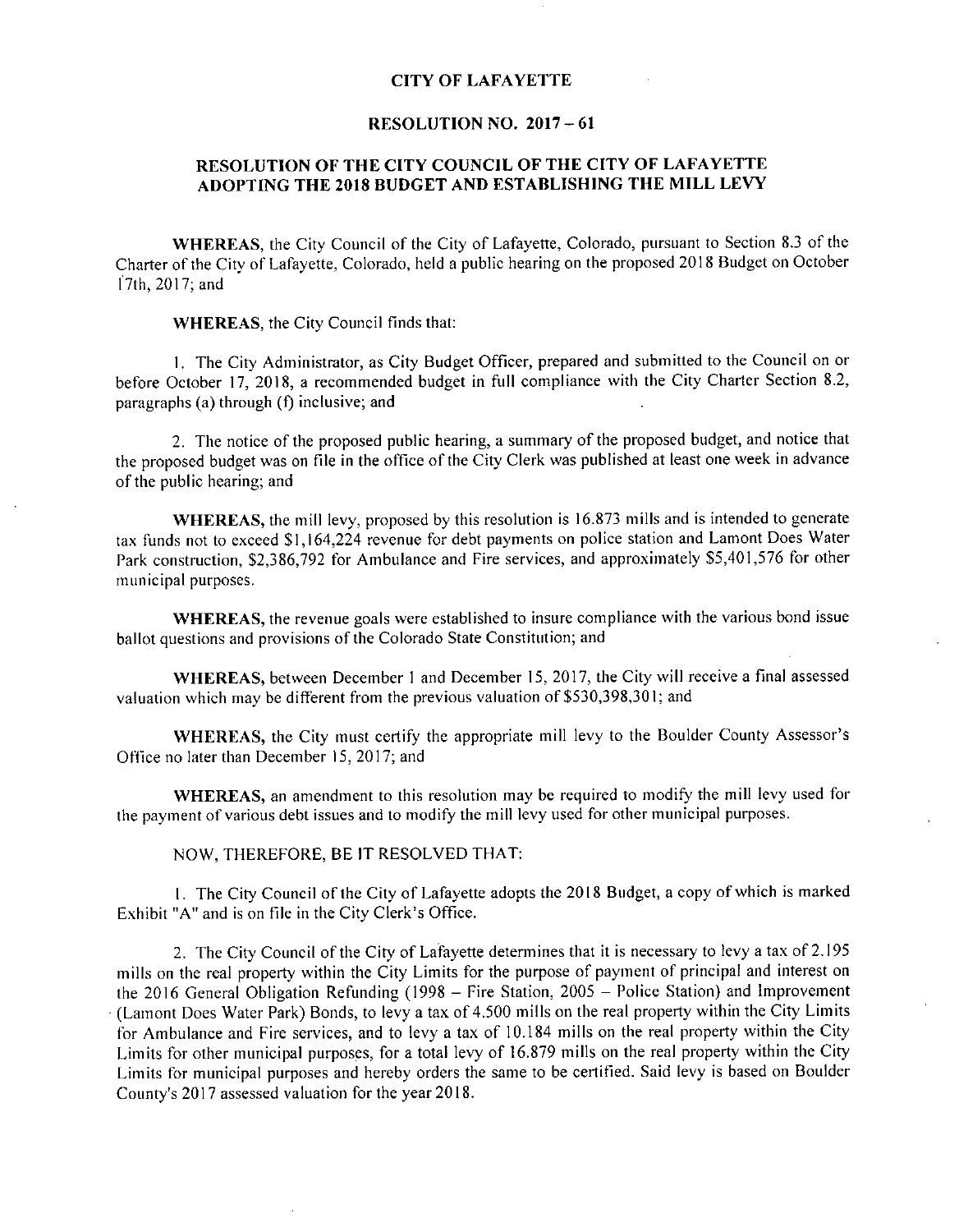3. The City Council recognizes that it may be necessary to further modify the total mill levy prior to December 15, 2017, in order to ensure compliance with various bond issue ballot questions and provisions of the Colorado State Constitution; and

a. The City Council of the City of Lafayette authorizes the City Administrator to make appropriate adjustments; and

b. The City Council of the City of Lafayette authorizes the City Administrator to b. The City Council of the City of Lafayette authorizes the City Administrator to excertify the mill levy by December 15, 2017, to generate revenue not to exceed \$1,164,224 for the general politication and refunded dabt. \$ b. The City Council of the City of Lafayette authorizes the City Administrator to certify the mill levy by December 15, 2017, to generate revenue not to exceed \$1,164,224 for the general obligation and refunded debt, \$2,38 for other municipal purposes; and

c. Should the City Administrator find it necessary to modify the mill levy, <sup>a</sup> Resolution ratifying that decision shall be presented to the City Council at the next scheduled meeting.

It was moved by Council Member  $\frac{R_{\text{C}}}{R_{\text{C}}}\text{A}$  and seconded by Council Member Ly nch that the foregoing Resolution No. 2017-61 be passed and adopted this 17<sup>th</sup> day of October, 2017.

WHEREUPON, the Mayor declared the foregoing Resolution No. 2017-61 having received  $\frac{1}{2}$  votes Aye and  $\frac{1}{2}$  votes Nay, was passed, adopted and effective this 17<sup>th</sup> day of October, 2017.

ATTEST:

City Clerk



CITY OF LAFAYETTE, COLORADO

Christine Berg Mayor

APPROVED AS TO FORM:

David S. Williamson City Attorney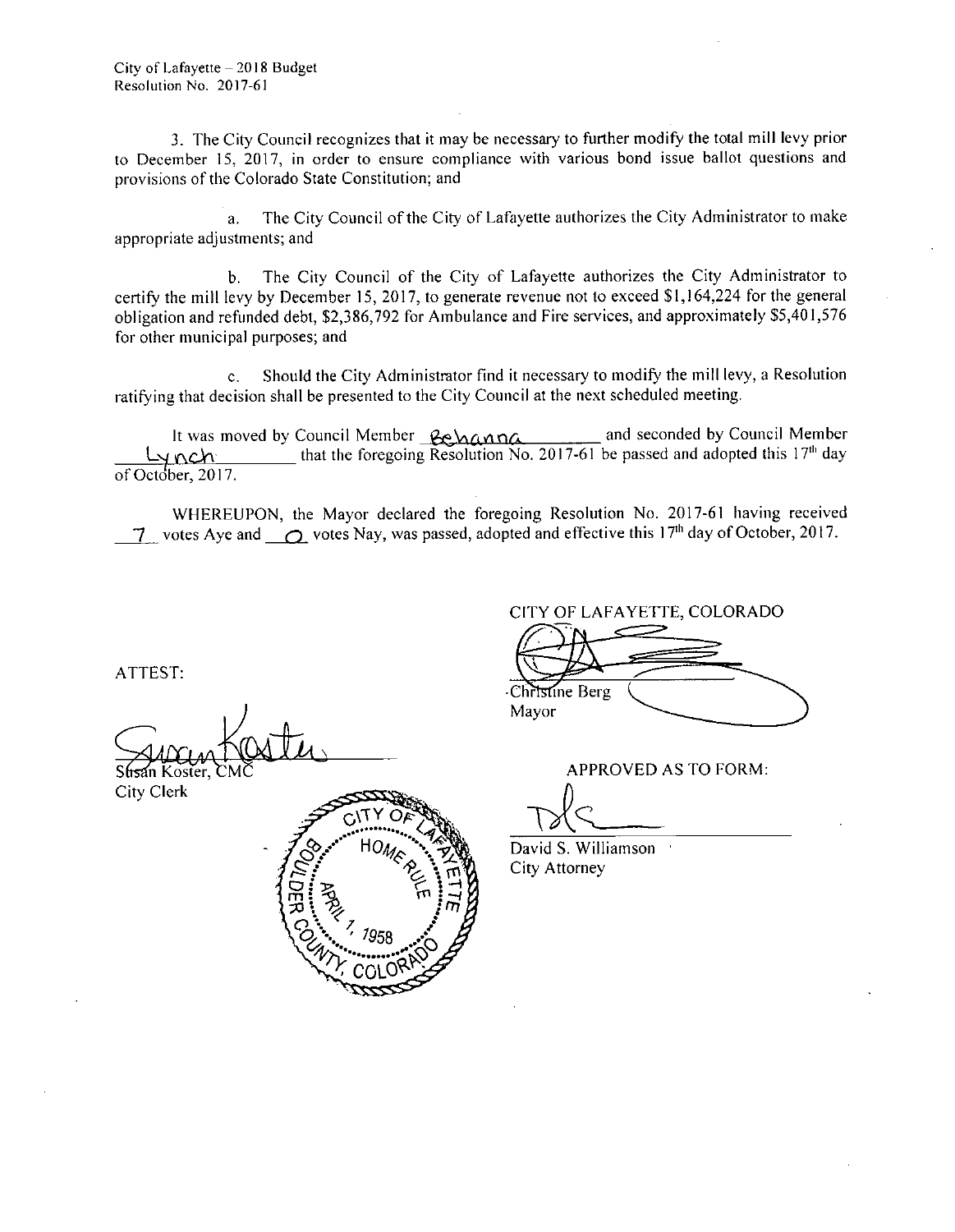#### AN ORDINANCE APPROPRIATING FUNDS FOR THE OPERATION OF THE CITY OF LAFAYETTE, COLORADO, FOR THE FISCAL YEAR OF <sup>2018</sup>

WHEREAS, the City Council of the City of Lafayette, Colorado, is charged with the responsibility of adopting an appropriation ordinance for the purpose of allocating funds to the various departments for expenditure in the fiscal year of 2018; and

WHEREAS, the City Administrator, as Budget Officer designated by the City Council, has prepared and submitted <sup>a</sup> recommended budget in full compliance with the provisions of Chapter 8, WHEREAS, the City Administrator, as Budget Officer designated by the C<br>prepared and submitted a recommended budget in full compliance with the provisio<br>Section 8.2, sub (a) through sub (f), of the Charter of the City of La

WHEREAS, the City Council has adopted <sup>a</sup> budget for the next ensuing fiscal year, 2018, in full compliance with the provisions of Chapter 8, Section <sup>4</sup> of the Charter of the City of Lafayette, Colorado; and

WHEREAS, it is the duty of the City Council to appropriate, by ordinance, the money needed for municipal purposes during the next ensuing fiscal year, 2018.

NOW, THEREFORE, THE CITY COUNCIL OF THE CITY OF LAFAYETTE, COLORADO, ORDAINS:

1. Pursuant to Resolution No. 2017-61, adopting the <sup>2018</sup> fiscal year budget, the following revenues will be received, and expenditures will be made, in the 2018 fiscal year:

|                  |                          | Projected<br>Fund Balance/          |                      |               | Projected<br><b>Fund Balance</b>    |
|------------------|--------------------------|-------------------------------------|----------------------|---------------|-------------------------------------|
|                  |                          | Unrestricted<br><b>Net Position</b> | 2018 Proposed Budget |               | Unrestricted<br><b>Net Position</b> |
| <b>Fund Type</b> | <b>Fund Name</b>         | <u>12/31/17</u>                     | Revenue              | <b>Expend</b> | 12/31/18                            |
| General          | General Fund             | \$17,675,193                        | \$36,510,238         | \$36,467,424  | \$17,718,007                        |
| Debt Service     | Debt Service             | 55,485                              | 2,336,584            | 2,331,617     | 60,452                              |
| Capital          | Legacy OS                | 6,243,017                           | 1.223.314            | 206,300       | 7,260,031                           |
| Capital          | POST OS                  | 334,785                             | 1,186,855            | 1,124,245     | 397,395                             |
| Capital          | Conservation Trust       | 650,587                             | 297,912              |               | 948,499                             |
| Capital          | Capital Projects         | 8,082,059                           | 4,668,462            | 4,344,000     | 8,406,521                           |
| Enterprise       | Water                    | 17,311,621                          | 13,959,648           | 19,677,938    | 11,593,331                          |
| Enterprise       | Water Reclamation        | 2,889,143                           | 6,310,831            | 4,176,747     | 5,023,227                           |
| Enterprise       | Storm Water              | 1,000                               | 845,444              | 754,426       | 92,018                              |
| Enterprise       | <b>Golf Course</b>       | 506,729                             | 2,712,810            | 2,710,000     | 509,539                             |
| Internal Service | <b>Employee Benefits</b> | 187,593                             | 3,505,940            | 3,497,000     | 196,533                             |
| Internal Service | Insurance Fund           | 1,000                               | 726,488              | 650,984       | 76,504                              |
| Permanent        | Cemetery Endowment       | 46,502                              | 348                  | 348           | 46.502                              |
|                  |                          | \$53,984,714                        | \$74,284,874         | \$75,941,029  | \$52,328,559                        |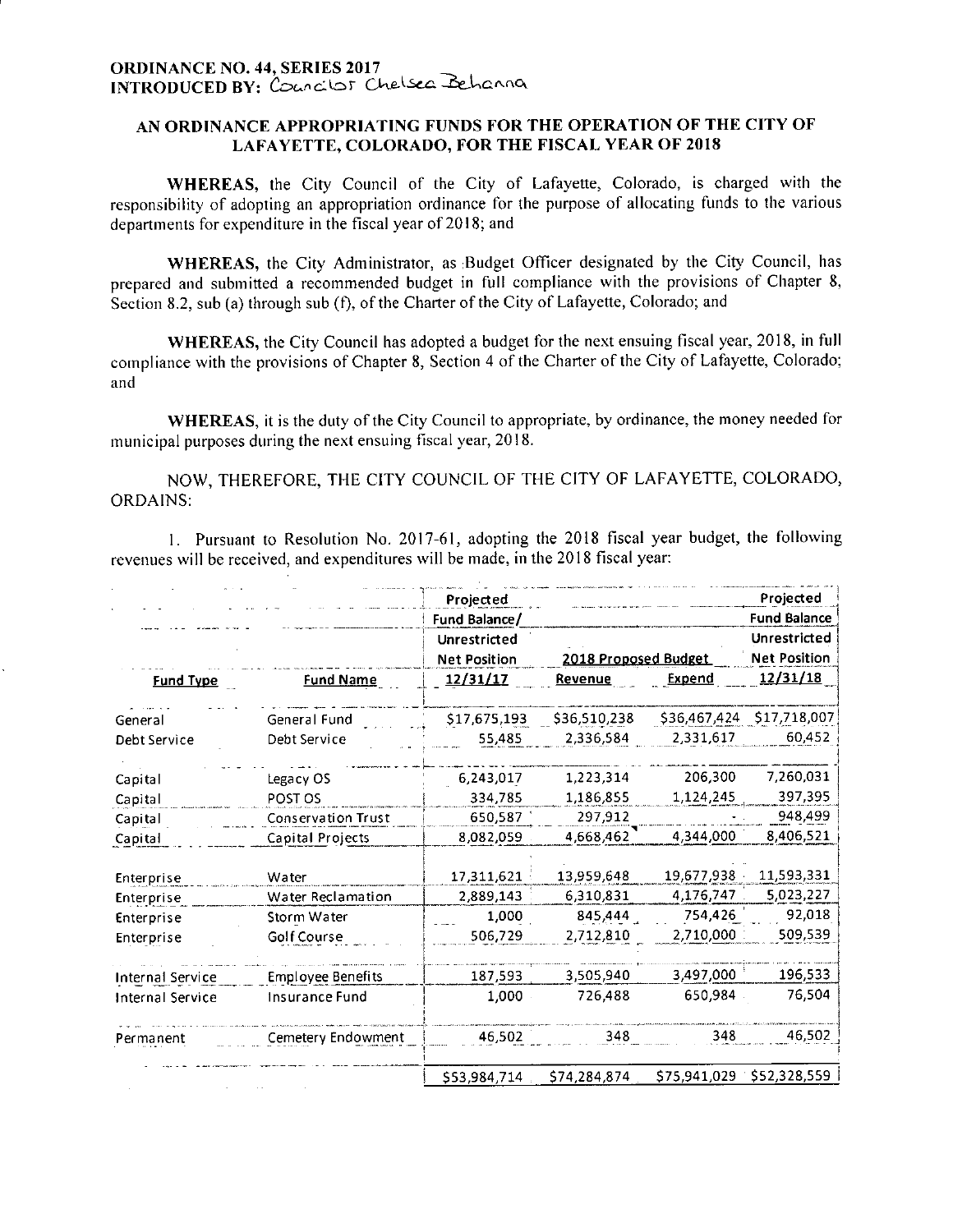# INTRODUCED, PASSED ON FIRST READING AND PUBLIC NOTICE ORDERED THIS 17<sup>TH</sup> DAY OF OCTOBER, 2017.

# PASSED ON SECOND AND FINAL READING THIS 6TH DAY OF NOVEMBER, 2017.

ATTEST:  $\mathcal{F}$   $\mathcal{F}_{\text{HOL}}$   $\mathcal{F}_{\text{HOL}}$  at  $\mathcal{F}_{\text{HOL}}$  and  $\mathcal{F}_{\text{HOL}}$ p  $\overline{\mathbf{z}}$ ristine Berg, Mayor Strsan Koster, CMC A. 2 3, 4 7, 1958 City Clerk Contract Contract Only 1958 APPROVED AS TO FORM:

David S. Williamson, City Attomey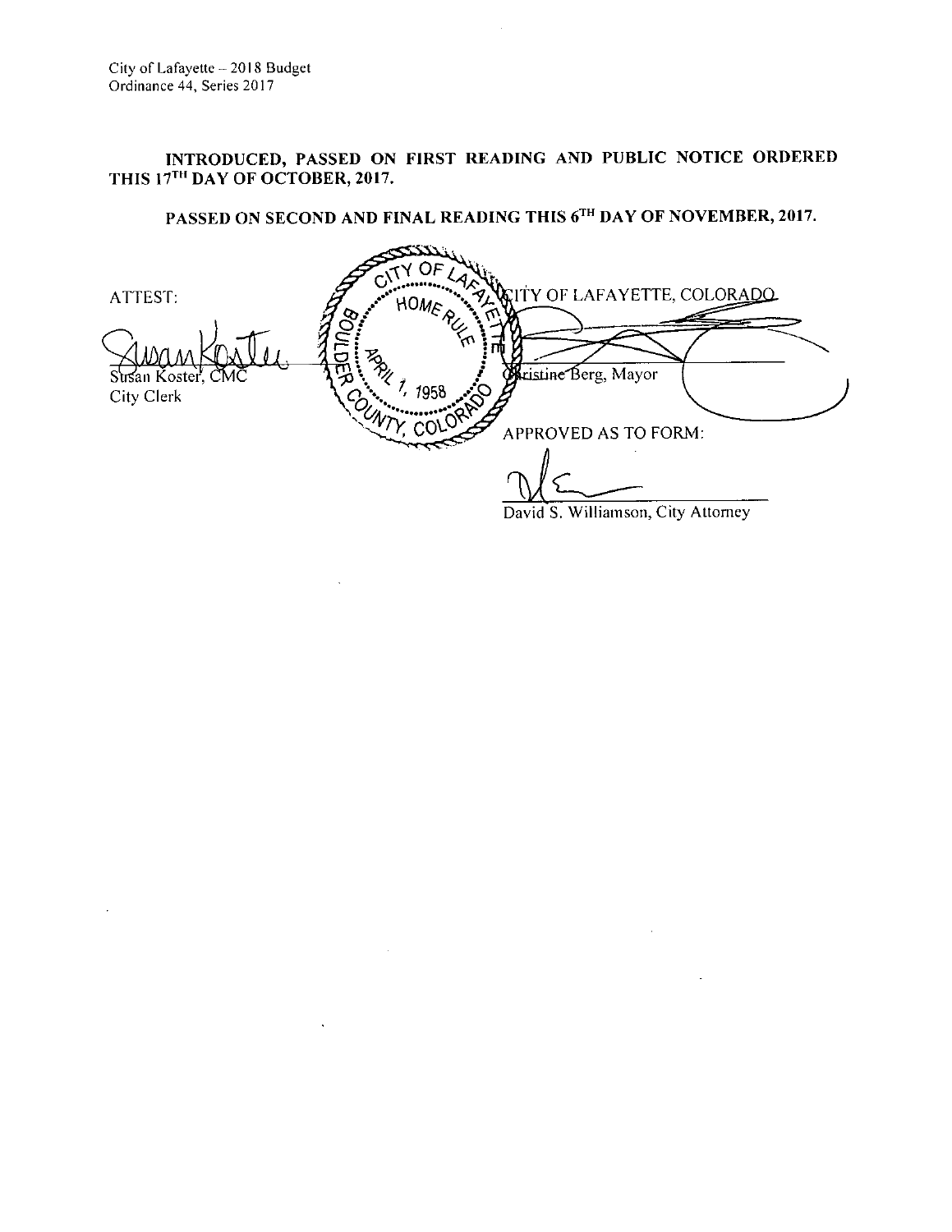#### LAFAYETTE CITY CENTER GENERAL IMPROVEMENT DISTRICT

#### RESOLUTION 2017-01

INTRODUCED BY BOARD MEMBER

### A RESOLUTION

# BY THE LAFAYETTE CITY COUNCIL, SITTING EX OFFICIO AS THE BOARD OF DIRECTORS OF THE LAFAYETTE CITY CENTER GENERAL IMPROVEMENT DISTRICT. CITY OF LAFAYETTE, COLORADO, IMPROVEMENT DISTRICT, CITY OF ADOPTING A BUDGET, MAKING APPROPRIATIONS FOR THE BUDGET YEAR 2016 AND APPROVING A MILL LEVY.

WHEREAS, the Lafayette City Center General Improvement District ( the District") was created by Ordinance No. 98-15, Series 1998 (the "Ordinance"), and the Ordinance recognized the Council of the City of Lafayette as the Board of Directors of "District") was created by Ordinance No. 98-15, Series 1998 (the "Ordinance")<br>Ordinance recognized the Council of the City of Lafayette as the Board of Directors The District (the "Board of Directors"), pursuant to § 31-2

WHEREAS, the Ordinance established <sup>a</sup> District Advisory Board (the "Advisory Board"), comprising representatives of key agencies of the City and the individual signatories to the Petition for organization of the District, and specified that such Advisory Board should, subject to the approval of the Board of Directors, conduct and manage all affairs of the District as the authorized agent of the Board of Directors, including its financial and legal affairs; and

WHEREAS, in accordance with the Ordinance, the Advisory Board will prepare, deliver and recommend to the Board of Directors, at least once a year, a proposed Budge describing the major activities and contracts to be undertaken by the District for the next succeeding fiscal year); and appropriations and <sup>a</sup> designated mill levy for the budget year 2016; and

WHEREAS, the Board of Directors is authorized to approve the Budget; and

WHEREAS, the Advisory Board has thereby prepared, reviewed and recommended to the Council for its approval <sup>a</sup> District Budget Resolution for the <sup>2018</sup> Budget Year, with its accompanying exhibits, all as set forth therein; and

WHEREAS, the eligible electors of the District have approved ballot issues authorizing the collection, retention and spending of the property tax and other revenues in the amounts specified in the proposed budget.

# NOW THEREFORE, BE IT RESOLVED BY THE COUNCIL OF THE CITY OF LAFAYETTE, IN ITS EX OFFICIO CAPACITY AS THE BOARD OF DIRECTORS OF THE LAFAYETTE IMPROVEMENT DISTRICT: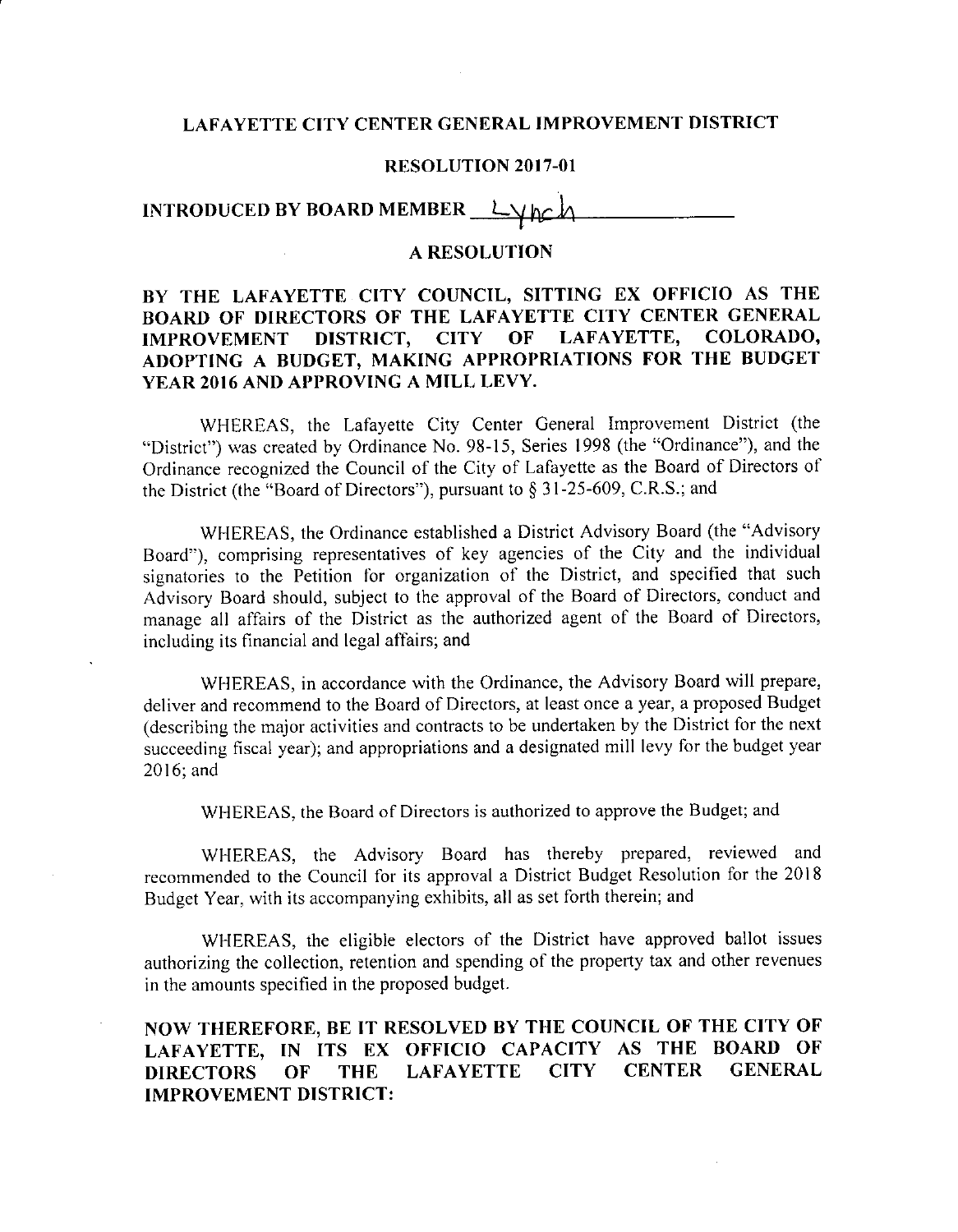Section 1. That the Budget for the District attached hereto and incorporated herein as Exhibit A is hereby adopted and approved for the Budget Year 2018. That the estimated revenues and expenditures for the District's General Fund, the Debt Service Fund and the Capital Projects Fund for fiscal year 2018, as more specifically set forth in the Budget, are adopted and approved.

Section 2. That the following sums are hereby appropriated from the revenues of the District, for the purposes stated:

| Debt Service Fund         | \$102,368 |
|---------------------------|-----------|
| Total Fund Appropriations | \$102,368 |

Section 3. That the amount of money necessary to be raised from property taxes for the purpose of the District's General Operating Expenses is \$12,943 and for Debt Service is \$89,425; that the total valuation for assessment in the District is taxes for the purpose of the District's General Operating Expenses is \$12,943 and to<br>Debt Service is \$89,425; that the total valuation for assessment in the District is<br>\$5,185,857; that a levy of 20.888 mills upon each dol assessment of all taxable property within the District is hereby approved and certified for levy and collection by Boulder County, Colorado in accordance with law.

Section 4. That the Clerk of the City of Lafayette, acting ex officio as the Secretary of the Board of Directors of the District, shall attest and affix the seal of the District to this resolution.

# APPROVED THIS 17<sup>TH</sup> DAY OF OCTOBER, 2017 BY THE LAFAYETTE CITY COUNCIL, SITTING EX OFFICIO AS THE BOARD OF DIRECTORS OF THE LAFAYETTE CITY CENTER GENERAL IMPROVEMENT DISTRICT:

| ATTEST:              | B <sub>1</sub><br>Chairman                                                      |  |
|----------------------|---------------------------------------------------------------------------------|--|
| By:<br>Clerk<br>City | جرت<br>HOMER<br>50<br><b>MIDER COMPANY</b><br>m<br>$\frac{7}{1958}$<br>COLORADO |  |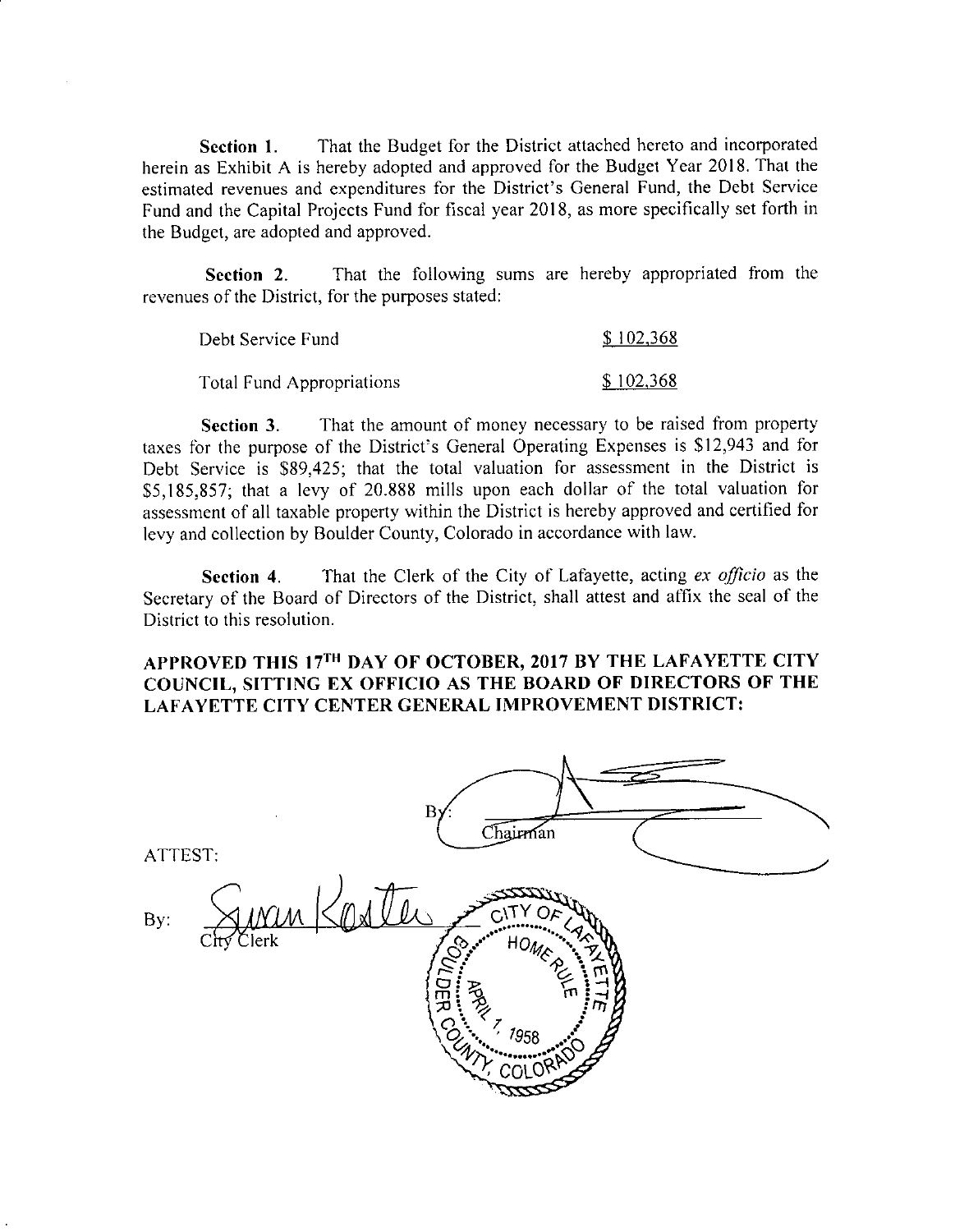# Budget Worksheet

# CITY OF LAFAYETTE **ACCOUNT SUMMARY CITY OF LAFAYETTE**

Lafayette, CO **For Fiscal: 2018 Period Ending: 12/31/2018** 

|                                                 |                                                  | 2016<br><b>Total Activity</b> | 2017<br><b>Total Budget</b> | 2017<br><b>Total Activity</b> | 2015<br>Projection | 2018<br><b>Total Budget</b> | Percent<br>Change |
|-------------------------------------------------|--------------------------------------------------|-------------------------------|-----------------------------|-------------------------------|--------------------|-----------------------------|-------------------|
| Fund: 14 - LAFAYETTE CITY CENTER GID<br>Revenue | Division: 101 - REVENUES<br>Category: 50 - TAXES |                               |                             |                               |                    |                             |                   |
| 14-101-500100                                   | PROPERTY TAX                                     | 97,672.44                     | 96,196.00                   | 96,196.10                     | 96,904.00          | 108,322.00                  | 12.61%            |
| 14-101-500300                                   | SPECIFIC OWNERSHIP TAX                           | 4,935.86                      | 4,500.00                    | 3.409.69                      | 4,000.00           | 4,500.00                    | 0.00%             |
|                                                 | Category: 50 - TAXES                             | 102,608.30                    | 100,696.00                  | 99,605.79                     | 100,904.00         | 112,822.00                  | 12.04%            |
|                                                 | Category: 57 - OTHER REVENUE                     |                               |                             |                               |                    |                             |                   |
| 14-101-570600                                   | <b>INTEREST INCOME</b>                           | 1,104.98                      | 1,300.00                    | 986.72                        | 732.00             | 1,300.00                    | 0.00%             |
|                                                 | Category: 57 - OTHER REVENUE                     | 1,104.98                      | 1,300.00                    | 986.72                        | 732.00             | 1,300.00                    | 0.00%             |
|                                                 | Division: 101 - REVENUES                         | 103,713.28                    | 101,996.00                  | 100.592.51                    | 101,636.00         | 114,122.00                  | 11.89 %           |
|                                                 | Revenue                                          | 103,713.28                    | 101,996.00                  | 100,592.51                    | 101,636.00         | 114,122.00                  | 11.89 %           |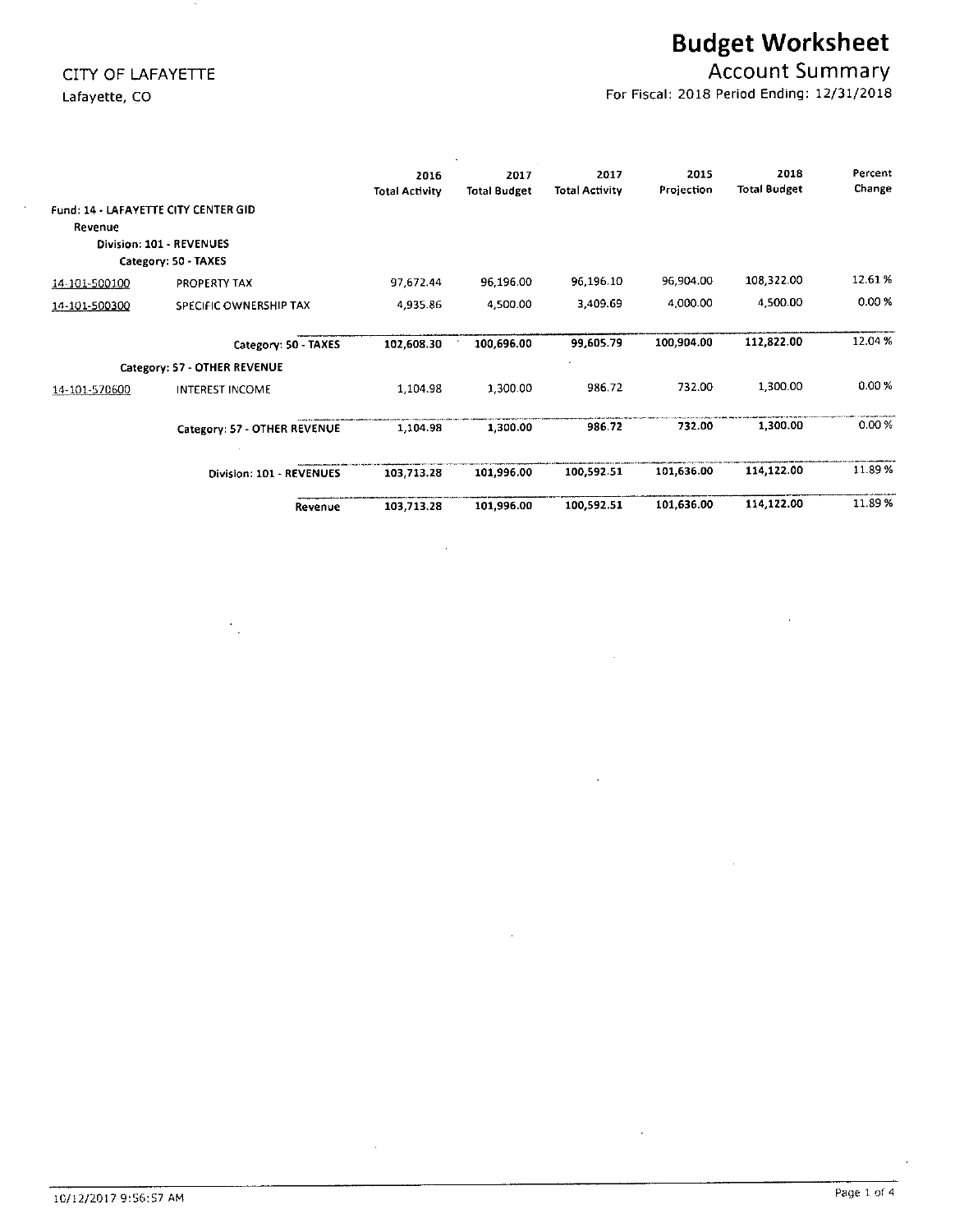# Budget Worksheet **For Fiscal: 2018 Period Ending: 12/31/2018**

 $\ddot{\phantom{0}}$ 

|               |                                  | 2016<br><b>Total Activity</b> | 2017<br><b>Total Budget</b> | 2017<br><b>Total Activity</b> | 2015<br>Projection | 2018<br><b>Total Budget</b> | Percent<br>Change |
|---------------|----------------------------------|-------------------------------|-----------------------------|-------------------------------|--------------------|-----------------------------|-------------------|
| Expense       |                                  |                               |                             |                               |                    |                             |                   |
|               | Division: 103 - NON-DEPARTMENTAL |                               |                             |                               |                    |                             |                   |
|               | Category: 80 - SERVICES          |                               |                             |                               |                    |                             |                   |
| 14-103-809000 | LEGAL SERVICES                   | 0.00                          | 1,500.00                    | 0.00                          | 1,500.00           | 1,500.00                    | 0.00%             |
| 14-103-814000 | <b>COUNTY TREASURER FEES</b>     | 1,465.09                      | 1,443.00                    | 1,442.94                      | 1,398.00           | 1,443.00                    | 0.00 X            |
| 14-103-872900 | <b>BOND PRINCIPAL</b>            | 75,000.00                     | 80,000.00                   | 0.00                          | 75,000.00          | 80,000.00                   | 0.00 %            |
| 14-103-877900 | <b>BOND INTEREST</b>             | 12,937.50                     | 8,625.00                    | 4,312.50                      | 12,938.00          | 8,625.00                    | 0.00%             |
| 14-103-879700 | <b>BOND FEES</b>                 | 400.00                        | 800.00                      | 0.00                          | 800.00             | 800.00                      | 0.00 %            |
| 14-103-889000 | MISC SERVICES                    | 10,000.00                     | 10,000.00                   | 0.00                          | 10,000.00          | 10,000.00                   | 0.00%             |
|               | Category: 80 - SERVICES          | 99,802.59                     | 102,368.00                  | 5,755.44                      | 101,636.00         | 102,368.00                  | 0.00%             |
|               | Division: 103 - NON-DEPARTMENTAL | 99,802.59                     | 102,368.00                  | 5.755.44                      | 101,636.00         | 102,368.00                  | 0.00%             |
|               | <b>Expense</b>                   | 99,802.59                     | 102,368.00                  | 5.755.44                      | 101,636.00         | 102,368.00                  | 0.00 %            |
|               | Fund 14 Total:                   | 3,910.69                      | $-372.00$                   | 94,837.07                     | 0.00               | 11,754.00                   | $-3,259.68%$      |
|               | <b>Report Total:</b>             | 3.910.69                      | $-372.00$                   | 94,837.07                     | 0.00               | 11,754.00                   |                   |

 $\ddot{\phantom{a}}$ 

 $\hat{\boldsymbol{\epsilon}}$ 

 $\mathbb{I}$ 

 $\ddot{\phantom{a}}$ 

 $\mathcal{L}_{\mathcal{A}}$ 

 $\mathbf{r}$ 

 $\bar{\gamma}$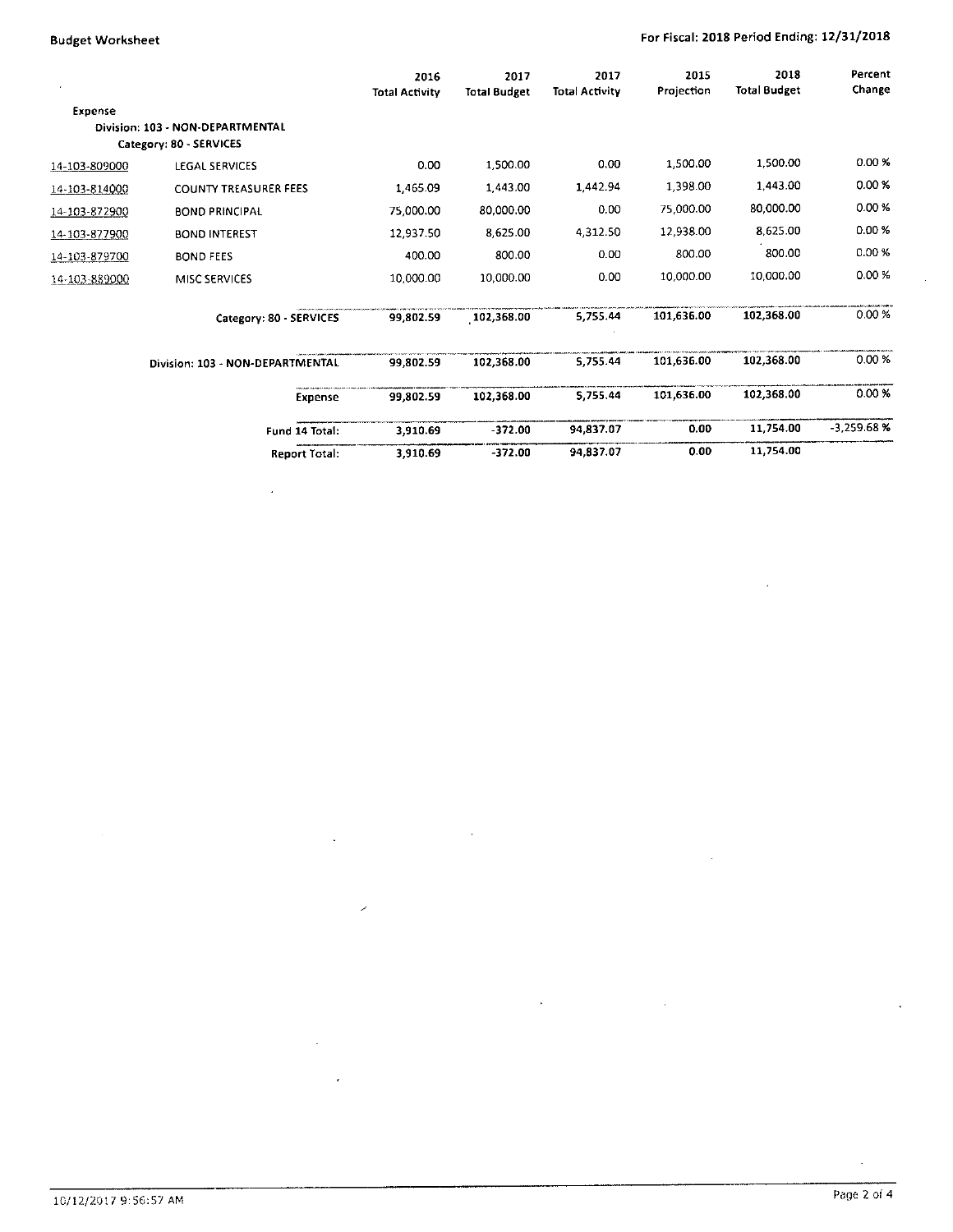#### EXEMPLA GENERAL IMPROVEMENT DISTRICT

#### RESOLUTION 2017-01

# INTRODUCED BY BOARD MEMBER  $\bot$   $\vee$  m

#### A RESOLUTION

# BY THE LAFAYETTE CITY COUNCIL, SITTING EX OFFICIO AS THE BOARD OF DIRECTORS OF THE EXEMPLA GENERAL IMPROVEMENT DISTRICT, CITY OF LAFAYETTE, COLORADO, ADOPTING A BUDGET, MAKING APPROPRIATIONS FOR THE BUDGET YEAR 2018, AND CERTIFYING A MILL LEVY.

WHEREAS, the Exempla General Improvement District (the "District") was created by Ordinance No. 19, Series 2002 (the "Ordinance"), and the Ordinance recognized the Council of the City of Lafayette as the Board of Directors of the Distric created by Ordinance No. 19, Series 2002 (the "Ordinance") recognized the Council of the City of Lafayette as the Board of D<br>(the "Board of Directors"), pursuant to § 31-25-609, C.R.S.; and

WHEREAS, the Ordinance established <sup>a</sup> District Advisory Board (the "Advisory Board"), comprising representatives of key agencies of the City and the individual signatories to the Petition for organization of the District, and specified that such Advisory Board should, subject to the approval of the Board of Directors, conduct and manage all affairs of the District as the authorized agent of the Board of Directors, including its financial and legal affairs; and

WHEREAS, in accordance with the Ordinance, the Advisory Board will prepare, deliver and recommend to the Board of Directors, at least once a year, a proposed Budge describing the major activities and contracts to be undertaken by the District for the next succeeding fiscal year); and appropriations and <sup>a</sup> designated mill levy for the budget year 2016; and

WHEREAS, the Board of Directors is authorized to approve the Budget; and

WHEREAS, the Advisory Board has thereby prepared, reviewed and recommended to the Council for its approval <sup>a</sup> District Budget Resolution for the <sup>2018</sup> Budget Year, with its accompanying exhibits, all as set forth therein; and

WHEREAS, the eligible electors of the District have approved ballot issues authorizing the collection, retention and spending of property taxes, assessments, and other revenues in the amounts specified in the proposed budget.

## NOW THEREFORE, BE IT RESOLVED BY THE COUNCIL OF THE CITY OF LAFAYETTE, IN ITS EX OFFICIO CAPACITY AS THE BOARD OF DIRECTORS OF THE EXEMPLA GENERAL IMPROVEMENT DISTRICT: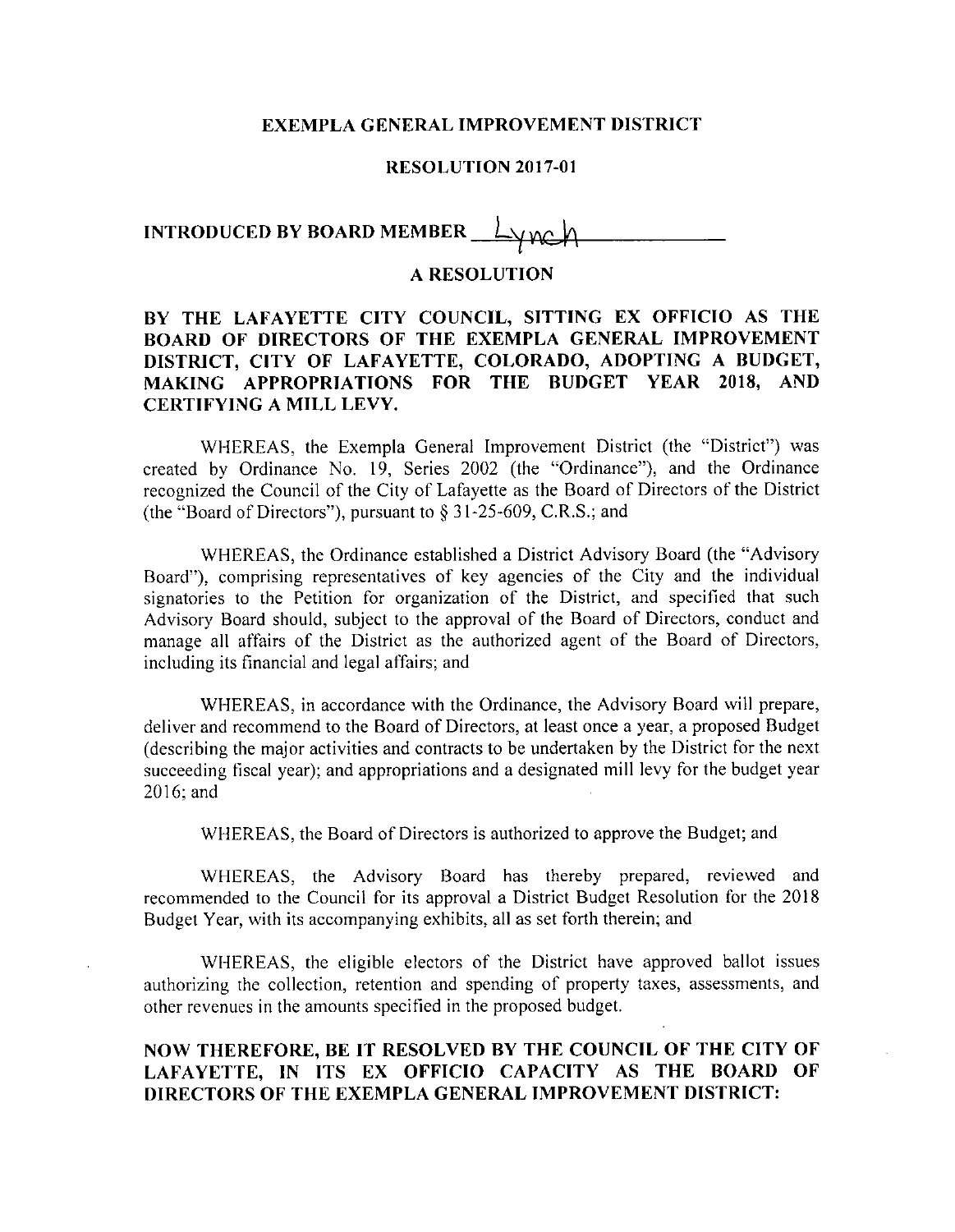Section 1. That the Budget for the District attached hereto and incorporated herein as Exhibit A is hereby adopted and approved for the Budget Year 2018. That the Section 1. That the Budget for the District attached nereto and incorporated<br>herein as Exhibit A is hereby adopted and approved for the Budget Year 2018. That the<br>estimated revenues and expenditures for the District's Gene Fund and the Capital Projects Fund for fiscal year 2018, as more specifically set forth in the Budget, are adopted and approved.

Section 2. That the following sums are hereby appropriated from the revenues of the District, for the purposes stated:

| Debt Service Fund         | \$882,431 |
|---------------------------|-----------|
| Total Fund Appropriations | \$882,431 |

Section 3. That the amount of money necessary to be raised from assessments **Section 3.** That the amount of money necessary to be raised from assessments for the purpose of the District's General Operating Expenses is \$761,595; that the amount Section 3. That the amount of money necessary to be raised from assessments<br>for the purpose of the District's General Operating Expenses is \$761,595; that the amoun<br>of money necessary to be raised from property taxes for t General Operating Expenses is \$120,836; that the total valuation for assessment in the General Operating Expenses is \$120,836; that the total valuation for assessment in the District is \$24,167,281; that a levy of 5.000 mills upon each dollar of the total valuation for assessment of all taxable property within the District is hereby approved and certified for levy and collection by Boulder County, Colorado in accordance with law.

Section 4. That the Clerk of the City of Lafayette, acting ex officio as the Secretary of the Board of Directors of the District, shall attest and affix the seal of the District to this resolution.

### APPROVED THIS 17<sup>TH</sup> DAY OF OCTOBER, 2017 BY THE LAFAYETTE CITY COUNCIL, SITTING EX OFFICIO AS THE BOARD OF DIRECTORS OF THE EXEMPLA GENERAL IMPROVEMENT DISTRICT:

|                |            | By:<br>Chairman                                                       |  |
|----------------|------------|-----------------------------------------------------------------------|--|
| ATTEST:<br>By: | City Clerk | HOMER -                                                               |  |
|                |            | <b>PORT</b><br>m<br>$\mathbb{Z}_{\mathbb{Z}}$<br>1958<br>$45^{\circ}$ |  |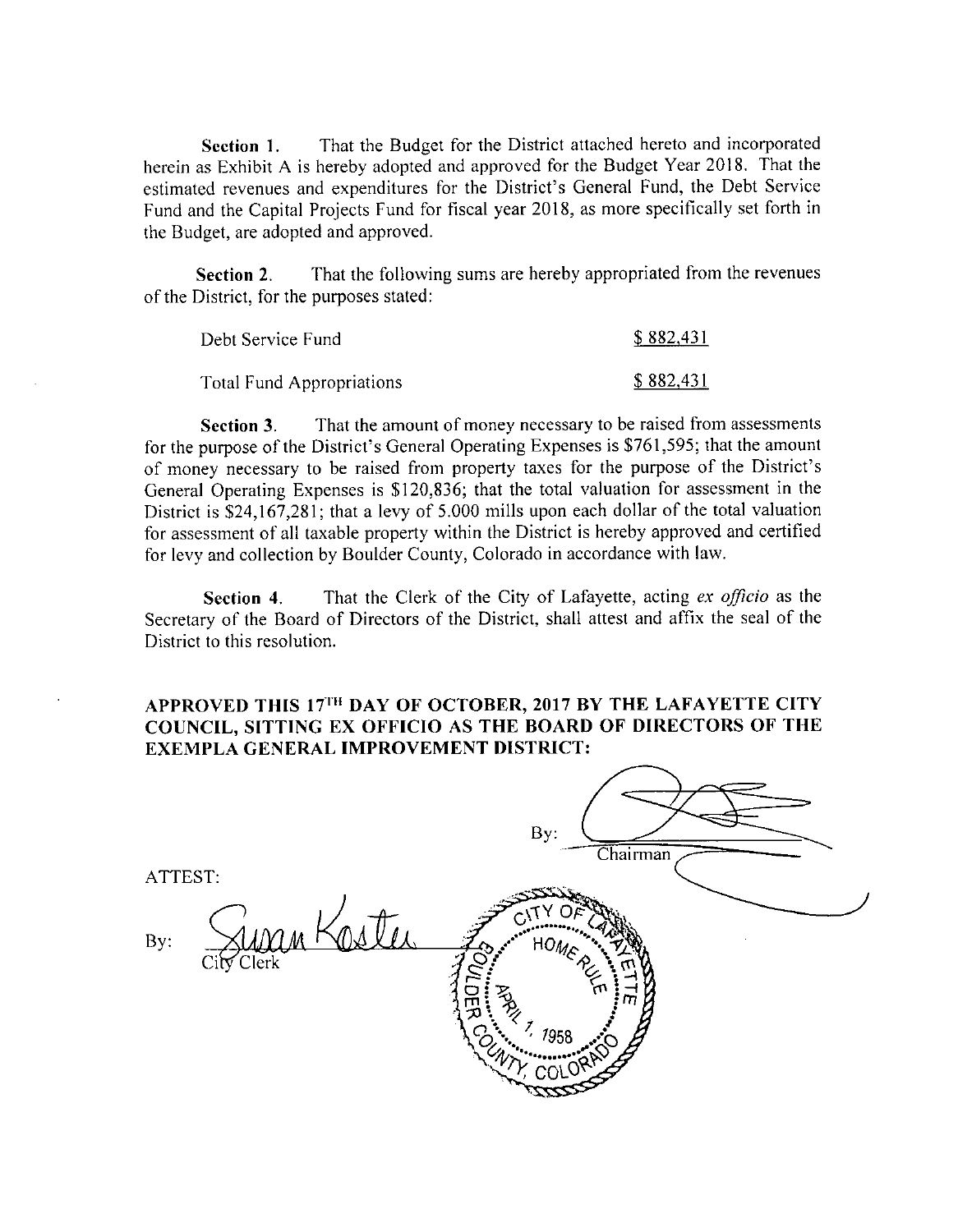# Budget Worksheet

# CITY OF LAFAYETTE ACCOUNT SUMMARY

Lafayette, CO **For Fiscal: 2018 Period Ending: 12/31/2018** 

|               |                                     | 2016<br><b>Total Activity</b> | 2017<br><b>Total Budget</b> | 2017<br><b>Total Activity</b> | 2015<br>Projection | 2018<br><b>Total Budget</b> | Percent<br>Change |
|---------------|-------------------------------------|-------------------------------|-----------------------------|-------------------------------|--------------------|-----------------------------|-------------------|
|               | Fund: 15 - EXEMPLA GEN IMPROV DISTR |                               |                             |                               |                    |                             |                   |
| Revenue       |                                     |                               |                             |                               |                    |                             |                   |
|               | Division: 101 - REVENUES            |                               |                             |                               |                    |                             |                   |
|               | Category: 50 - TAXES                |                               |                             |                               | 97,967.00          | 120,836.00                  | 14.93 %           |
| 15-101-500100 | PROPERTY TAX                        | 107,568.00                    | 105,138.00                  | 105 138.21                    |                    |                             |                   |
| 15-101-500300 | SPECIFIC OWNERSHIP TAX              | 5,653.87                      | 5,250.00                    | 3.726.64                      | 3,200.00           | 5,250.00                    | 0.00%             |
|               | Category: 50 - TAXES                | 113,221.87                    | 110,388.00                  | 108.864.85                    | 101,167.00         | 126.086.00                  | 14.22%            |
|               | Category: 55 - CHARGES FOR SERVICES |                               |                             |                               |                    |                             |                   |
| 15-101-550090 | CITY TREASURER COLLECTION FEES      | 988.04                        | 988.00                      | 988.04                        | 988.00             | 988.00                      | 0.00%             |
| 15-101-550100 | ADMINISTRATIVE FEE REVENUE          | 15,000.00                     | 15,000.00                   | 15,000.00                     | 15,000.00          | 15,000.00                   | 0.00 %            |
|               | Category: 55 - CHARGES FOR SERVICES | 15.988.04                     | 15,988.00                   | 15.988.04                     | 15,988.00          | 15,988.00                   | 0.00%             |
|               | Category: 57 - OTHER REVENUE        |                               |                             |                               |                    |                             |                   |
| 15-101-570600 | <b>INTEREST INCOME</b>              | 20,572.92                     | 20,000.00                   | 23.601.07                     | 16,332.00          | 20,000.00                   | 0.00%             |
| 15-101-570810 | ASSESSMENT PRINCIPAL                | 0.00                          | 0.00                        | 0.00                          | 0.00               | 325,000.00                  | 0.00%             |
| 15-101-570820 | ASSESSMENT INTEREST                 | 469,453.67                    | 469,880.00                  | 468,345.82                    | 469,880.00         | 469,880.00                  | 0.00%             |
|               | Category: 57 - OTHER REVENUE        | 490,026.59                    | 489,880.00                  | 491.946.89                    | 486,212.00         | 814,880.00                  | 66.34%            |
|               | Division: 101 - REVENUES            | 619,236.50                    | 616.256.00                  | 616.799.78                    | 603,367.00         | 956,954.00                  | 55.29 %           |
|               | Revenue                             | 619,236.50                    | 616,256.00                  | 616,799.78                    | 603,367.00         | 956,954.00                  | 55.29 %           |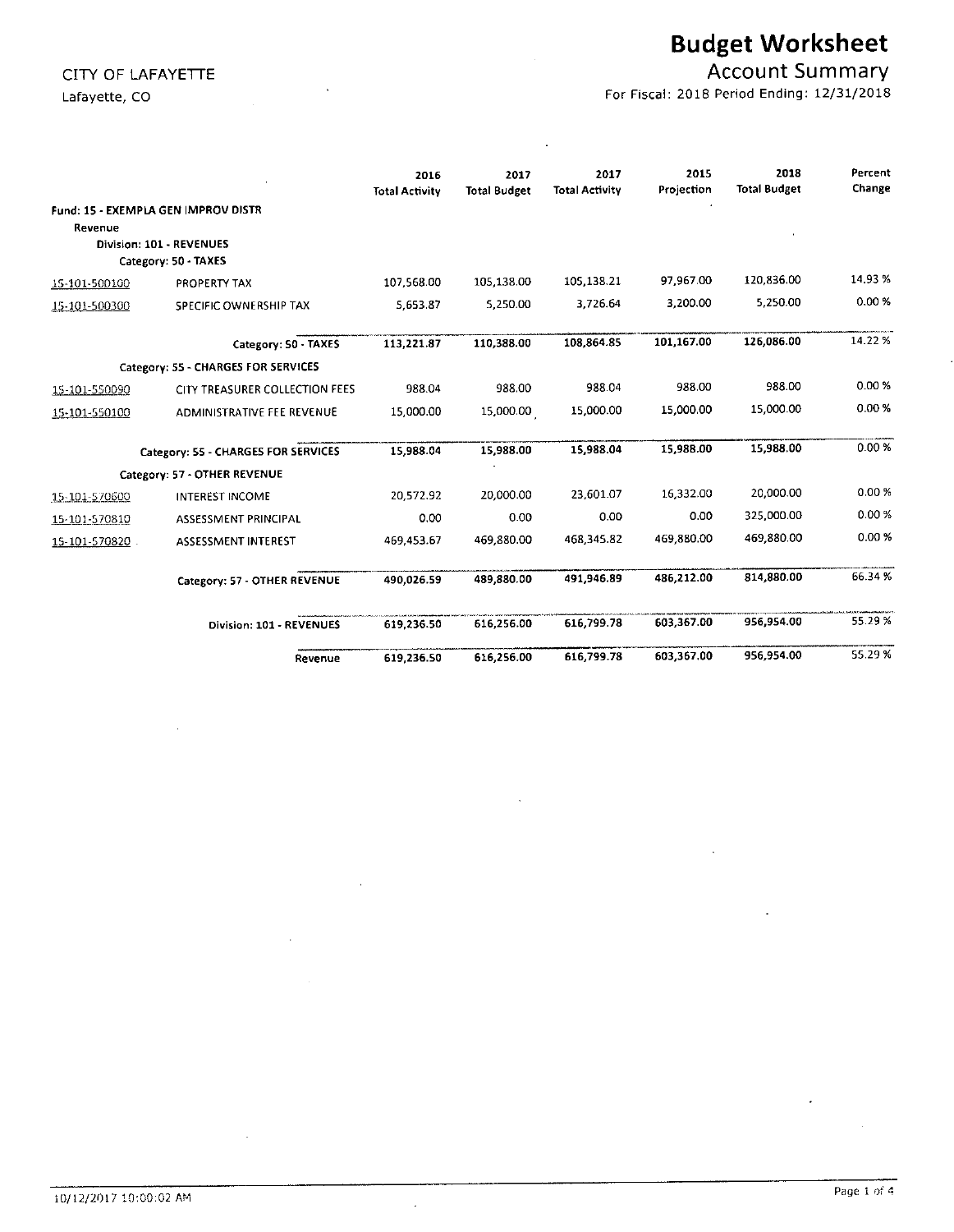# Budget Worksheet **For Fiscal: 2018 Period Ending: 12/31/2018**

 $\overline{\phantom{a}}$ 

 $\mathcal{L}$ 

 $\frac{1}{2}$ 

|               |                                  | 2016<br><b>Total Activity</b> | 2017<br><b>Total Budget</b> | 2017<br><b>Total Activity</b> | 2015<br>Projection | 2018<br><b>Total Budget</b> | Percent<br>Change |
|---------------|----------------------------------|-------------------------------|-----------------------------|-------------------------------|--------------------|-----------------------------|-------------------|
| Expense       |                                  |                               |                             |                               |                    |                             |                   |
|               | Division: 103 - NON-DEPARTMENTAL |                               |                             |                               |                    |                             |                   |
|               | Category: 80 - SERVICES          |                               |                             |                               |                    |                             |                   |
| 15-103-814000 | <b>COUNTY TREASURER FEES</b>     | 1,614.53                      | 1,577.00                    | 1,577.08                      | 1,255.00           | 1,577.00                    | 0.00%             |
| 15-103-814100 | CITY TREASURER FEES              | 988.04                        | 988.00                      | 988.04                        | 988.00             | 988.00                      | 0.00%             |
| 15-103-872900 | <b>BOND PRINCIPAL</b>            | 0.00                          | 0.00                        | 0.00                          | 0.00               | 325,000.00                  | 0.00%             |
| 15-103-877900 | <b>BOND INTEREST</b>             | 90,237.07                     | 113,930.00                  | 95 967.03                     | 113,930.00         | 147,866.00                  | 29.79%            |
| 15-103-889000 | MISC SERVICES                    | 15,000.00                     | 15,000.00                   | 15,000.00                     | 15,000.00          | 15,000.00                   | 0.00%             |
| 15-103-889401 | <b>EXCESS BILLED INTEREST</b>    | 393,276.14                    | 392,000.00                  | 380.249.77                    | 392,000.00         | 392,000.00                  | 0.00%             |
|               | Category: 80 - SERVICES          | 501,115.78                    | 523,495.00                  | 493,781.92                    | 523,173.00         | 882,431.00                  | 68.57%            |
|               | Division: 103 - NON-DEPARTMENTAL | 501,115.78                    | 523,495.00                  | 493.781.92                    | 523,173.00         | 882,431.00                  | 68.57%            |
|               | Expense                          | 501,115.78                    | 523,495.00                  | 493,781.92                    | 523,173.00         | 882,431.00                  | 68.57 %           |
|               | Fund 15 Total:                   | 118,120.72                    | 92,761.00                   | 123,017.86                    | 80,194.00          | 74,523.00                   | $-19.66%$         |
|               | <b>Report Total:</b>             | 118,120.72                    | 92,761.00                   | 123,017.86                    | 80,194.00          | 74,523.00                   |                   |

 $\ddot{\phantom{a}}$ 

 $\hat{\mathbf{r}}$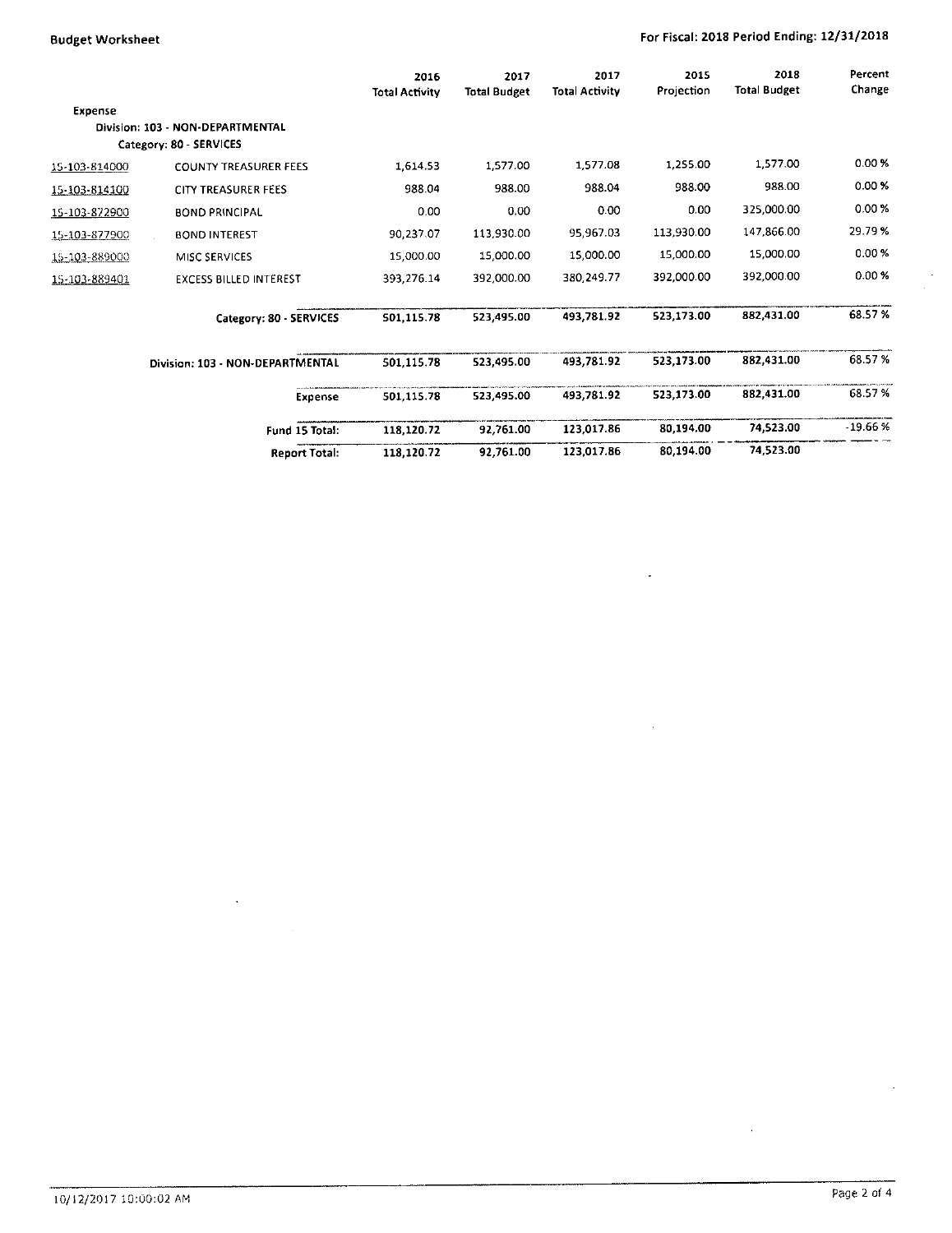### LAFAYETTE CORPORATE CAMPUS GENERAL IMRPOVEMENT DISTRICT

#### RESOLUTION 2017-01

# INTRODUCED BY BOARD MEMBER  $\_\,\_\,\_\,\_\,\_\,\_\,\_\,$

### A RESOLUTION

## BY THE LAFAYETTE CITY COUNCIL, SITTING EX OFFICIO AS THE BOARD OF DIRECTORS OF THE LAFAYETTE CORPORATE CAMPUS GENERAL IMPROVEMENT DISTRICT, CITY OF LAFAYETTE, COLORADO, ADOPTING <sup>A</sup> BUDGET, MAKING APPROPRIATIONS FOR THE BUDGET YEAR 2018 AND APPROVING A MILL LEVY.

WHEREAS, the Lafayette Corporate Campus General Improvement District (the District") was created by Ordinance No. 20, Series 2002 (the "Ordinance"), and the Ordinance recognized the Council of the City of Lafayette as the Board of Directors of the District (the "Board of Directors"), pursuant to  $\S$  31-25-609, C.R.S.; and

WHEREAS, the Ordinance established a District Advisory Board (the "Advisory Board"), comprising representatives of key agencies of the City and the individual signatories to the Petition for organization of the District, and specified that such Advisory Board should, subject to the approval of the Board of Directors, conduct and manage all affairs of the District as the authorized agent of the Board of Directors, including its financial and legal affairs; and

WHEREAS, in accordance with the Ordinance, the Advisory Board will prepare, deliver and recommend to the Board of Directors, at least once <sup>a</sup> year, <sup>a</sup> proposed Budget (describing the major activities and contracts to be undertaken by the District for the next succeeding fiscal year); and appropriations and <sup>a</sup> designated mill levy for the budget year 2016; and

WHEREAS, the Board of Directors is authorized to approve the Budget; and

WHEREAS, the Advisory Board has thereby prepared, reviewed and recommended to the Council for its approval <sup>a</sup> District Budget Resolution for the 2018 Budget Year, with its accompanying exhibits, all as set forth therein; and

WHEREAS, the eligible electors of the District have approved ballot issues authorizing the collection, retention and spending of the property tax and other revenues in the amounts specified in the proposed budget.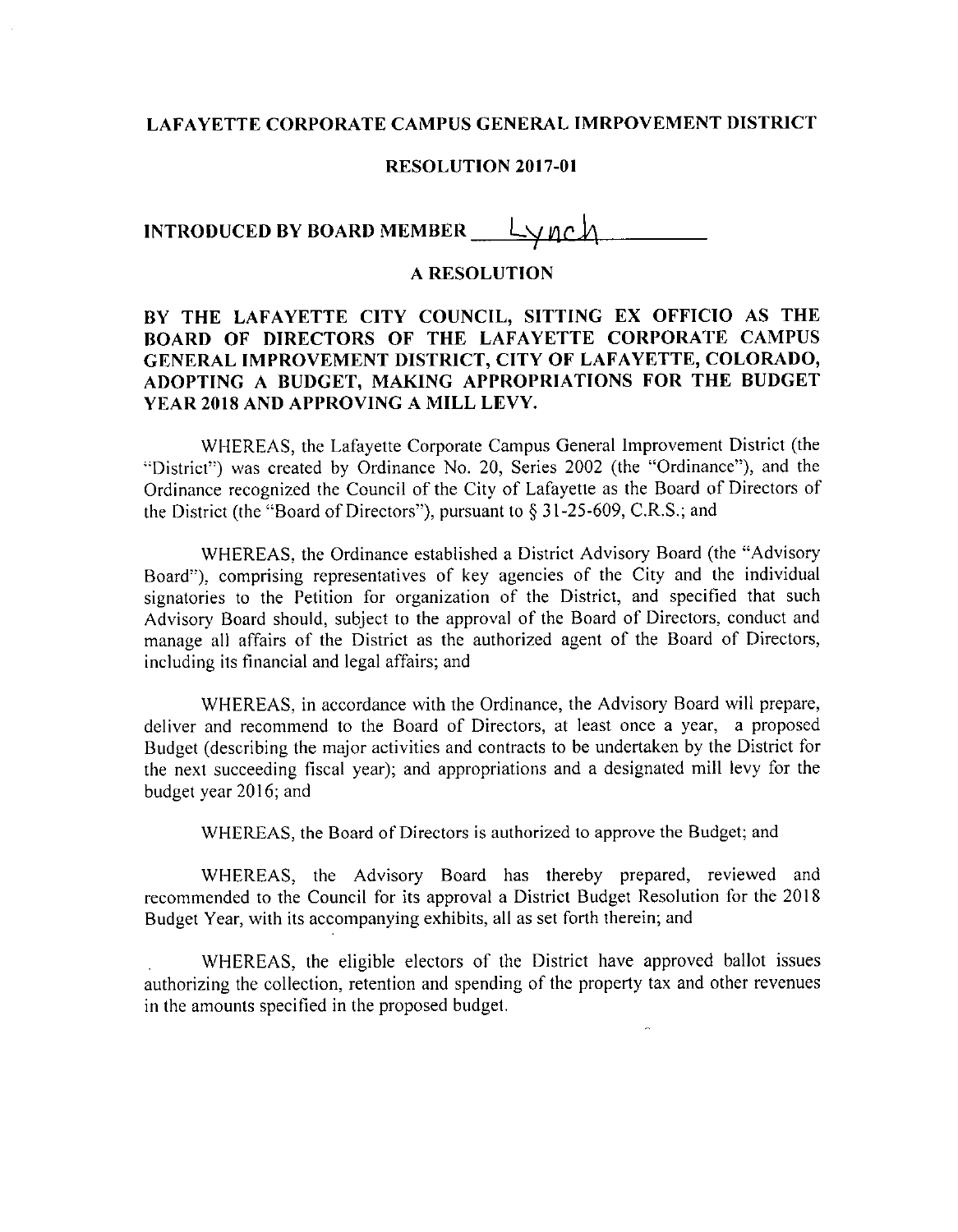### NOW THEREFORE, BE IT RESOLVED BY THE COUNCIL OF THE CITY OF LAFAYETTE, IN ITS EX OFFICIO CAPACITY AS THE BOARD OF DIRECTORS OF THE LAFAYETTE CORPORATE CAMPUS GENERAL IMPROVEMENT DISTRICT:

Section 1. That the Budget for the District attached hereto and incorporated herein as Exhibit A for the budget year 2018 is hereby adopted and approved. That the Section 1. That the Budget for the District attached hereto and incorporated<br>herein as Exhibit A for the budget year 2018 is hereby adopted and approved. That the<br>estimated revenues and expenditures for the District's Gene Fund and the Capital Projects Fund for fiscal year 2018, as more specifically set forth in the Budget, are adopted and approved.

Section 2. That the following sums are hereby appropriated from the revenues of the District, for the purposes stated:

| Debt Service Fund         | \$267,169 |
|---------------------------|-----------|
| Total Fund Appropriations | \$267,169 |

Section 3. That the amount of money necessary to be raised from property taxes for the purpose of the District's General Operating Expenses is \$18,269 and for Debt Service is \$248,900; that the total valuation for assessment in the District is Debt Service is \$248,900; that the total valuation for assessment in the District is<br>\$13,756,475; that a levy of 23.221 mills upon each dollar of the total valuation for assessment of all taxable property within the District is hereby approved and certified for levy and collection by Boulder County, Colorado, in accordance with law.

Section 4. That the Clerk of the City of Lafayette, acting ex officio as the Secretary of the Board of Directors of the District, shall attest and affix the seal of the District to this resolution.

# APPROVED THIS 20<sup>TH</sup> DAY OF OCTOBER, 2015 BY THE LAFAYETTE CITY COUNCIL, SITTING EX OFFICIO AS THE BOARD OF DIRECTORS OF THE LAFAYETTE CORPORATE CAMPUS GENERAL IMPROVEMENT DISTRICT.

| Вy: |          |  |
|-----|----------|--|
|     | Chairman |  |
|     |          |  |

ATTEST:  $\mathcal{B}$ y:  $\mathcal{A}$  $\overrightarrow{City}$   $\overrightarrow{C}$ an Kostu Clerk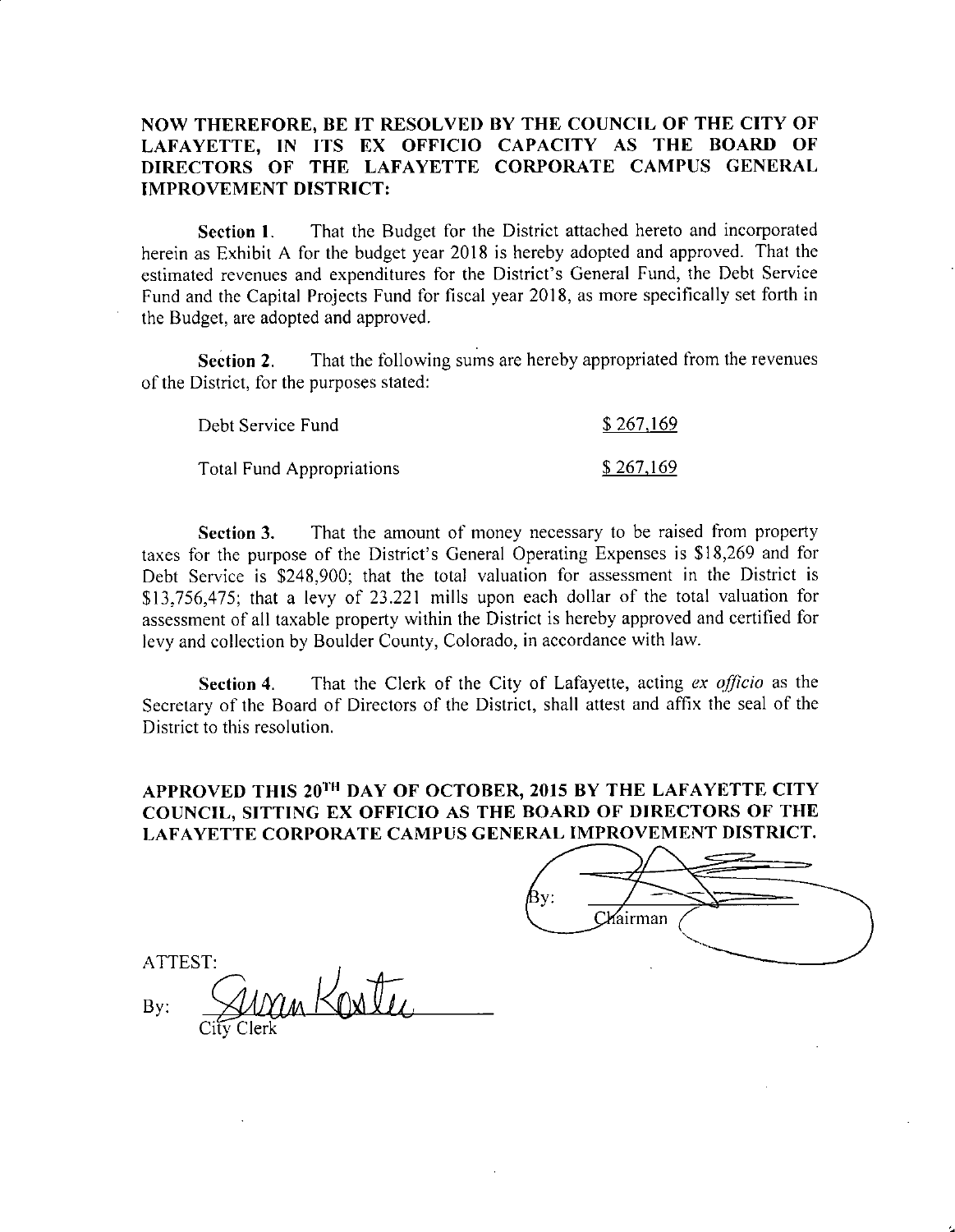$\ddot{\phantom{1}}$ 

# Budget Worksheet

# CITY OF LAFAYETTE CITY OF LAFAYETTE

Lafayette, CO **For Fiscal: 2018 Period Ending: 12/31/2018** 

|               |                                                  | 2016<br><b>Total Activity</b> | 2017<br><b>Total Budget</b> | 2017<br>Total Activity | 2015<br>Projection | 2018<br><b>Total Budget</b> | Percent<br>Change |
|---------------|--------------------------------------------------|-------------------------------|-----------------------------|------------------------|--------------------|-----------------------------|-------------------|
| Revenue       | Fund: 16 - LAF CORP CAMPUS GID                   |                               |                             |                        |                    |                             |                   |
|               | Division: 101 - REVENUES<br>Category: 50 - TAXES |                               |                             |                        |                    |                             |                   |
| 16-101-500100 | PROPERTY TAX                                     | 251,721.92                    | 242,138.00                  | 249, 105.87            | 251,516.00         | 319,439.00                  | 31.92 %           |
| 16-101-500300 | SPECIFIC OWNERSHIP TAX                           | 12,811.19                     | 14,500.00                   | 8.829.57               | 10,314.00          | 14,500.00                   | 0.00%             |
|               | Category: 50 - TAXES                             | 264,533.11                    | 256,638.00                  | 257,935.44             | 261,830.00         | 333,939.00                  | 30.12%            |
|               | Category: 57 - OTHER REVENUE                     |                               |                             |                        |                    |                             |                   |
| 16-101-570600 | <b>INTEREST INCOME</b>                           | 3,332.08                      | 3,750.00                    | 3.077.21               | 2,785.00           | 3,750.00                    | 0.00%             |
|               | Category: 57 - OTHER REVENUE                     | 3,332.08                      | 3,750.00                    | 3,077.21               | 2,785.00           | 3,750.00                    | 0.00%             |
|               | Division: 101 - REVENUES                         | 267,865.19                    | 260,388.00                  | 261,012.65             | 264,615.00         | 337,689.00                  | 29.69%            |
|               | Revenue                                          | 267,865.19                    | 260,388.00                  | 261,012.65             | 264,615.00         | 337,689.00                  | 29.69%            |

 $\Delta$ 

 $\mathcal{A}$ 

 $\hat{\boldsymbol{\alpha}}$ 

W

 $\sim$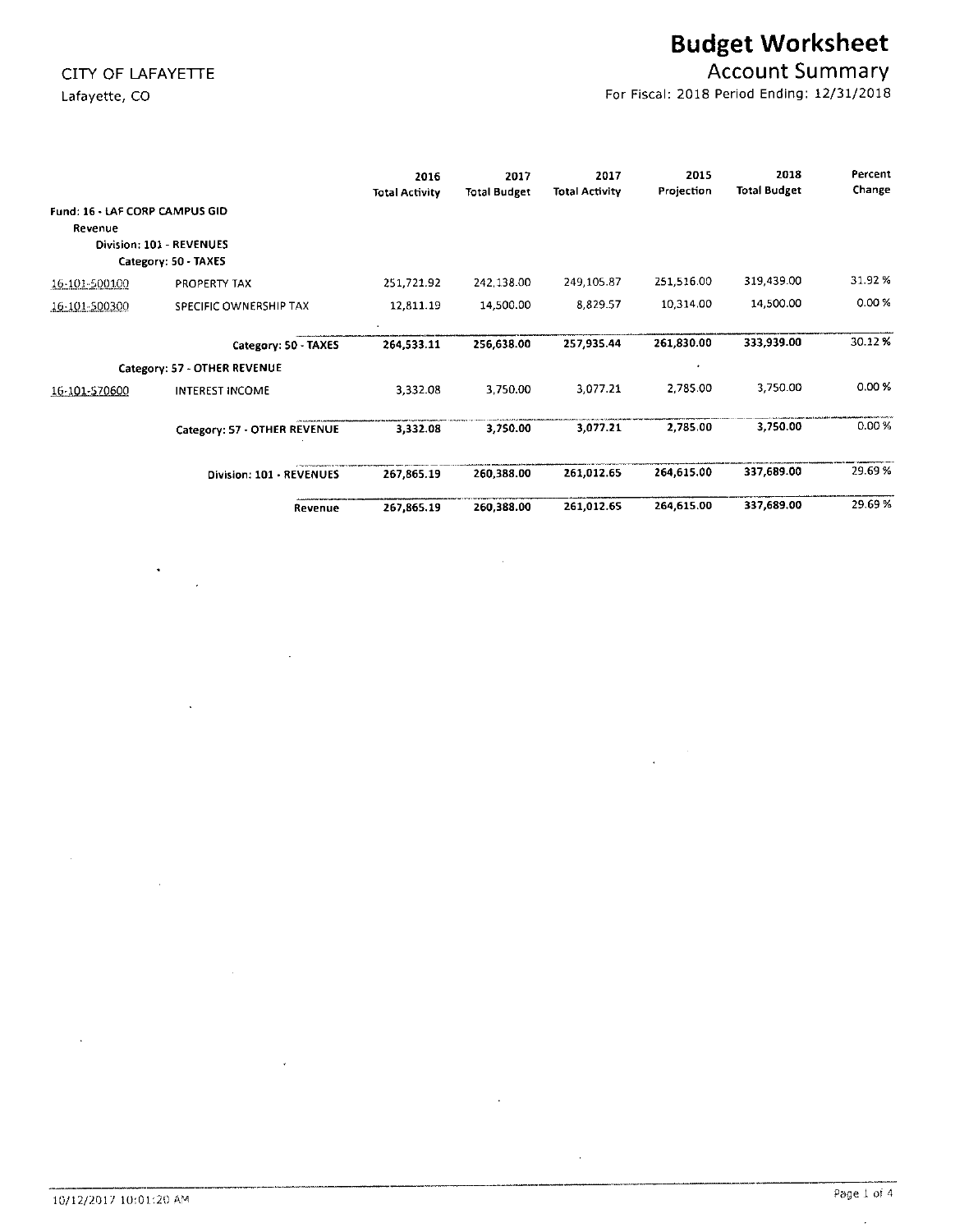$\bar{z}$ 

## Budget Worksheet **For Fiscal: 2018 Period Ending: 12/31/2018**

 $\sim$ 

|               |                                                             | 2016<br><b>Total Activity</b> | 2017<br><b>Total Budget</b> | 2017<br><b>Total Activity</b> | 2015<br>Projection | 2018<br><b>Total Budget</b> | Percent<br>Change |
|---------------|-------------------------------------------------------------|-------------------------------|-----------------------------|-------------------------------|--------------------|-----------------------------|-------------------|
| Expense       | Division: 103 - NON-DEPARTMENTAL<br>Category: 80 - SERVICES |                               |                             |                               |                    |                             |                   |
| 16-103-814000 | <b>COUNTY TREASURER FEES</b>                                | 3,775.84                      | 3,269.00                    | 3,736.60                      | 3,715.00           | 3,269.00                    | $0.00 \%$         |
| 16-103-872900 | <b>BOND PRINCIPAL</b>                                       | 70,000.00                     | 80,000.00                   | 0.00                          | 70,000.00          | 85,000.00                   | 6.25%             |
| 16-103-877900 | <b>BOND INTEREST</b>                                        | 174,400.00                    | 168,800.00                  | 84 400.00                     | 174,400.00         | 162,400.00                  | $-3.79%$          |
| 16-103-879700 | <b>BOND FEES</b>                                            | 330.00                        | 1,500.00                    | 330.00                        | 1,500.00           | 1,500.00                    | 0.00%             |
| 16-103-889000 | MISC SERVICES                                               | 15,000.00                     | 15,000.00                   | 0.00                          | 15,000.00          | 15,000.00                   | 0.00%             |
|               | Category: 80 - SERVICES                                     | 263,505.84                    | 268.569.00                  | 88 466.60                     | 264,615.00         | 267,169.00                  | $-0.520$          |
|               | Division: 103 - NON-DEPARTMENTAL                            | 263,505.84                    | 268,569.00                  | $-88,466.60$                  | 264,615.00         | 267,169.00                  | $-0.52$ %         |
|               | Expense                                                     | 263,505.84                    | 268,569.00                  | 88,466.60                     | 264,615.00         | 267,169.00                  | $-0.520$          |
|               | Fund 16 Total:                                              | 4,359.35                      | $-8,181.00$                 | 172,546.05                    | 0.00               | 70,520.00                   | -962.00 %         |
|               | Report Total:                                               | 4,359.35                      | $-8,181.00$                 | 172,546.05                    | 0.00               | 70,520.00                   |                   |

 $\overline{a}$ 

 $\mathcal{A}^{\mathcal{A}}$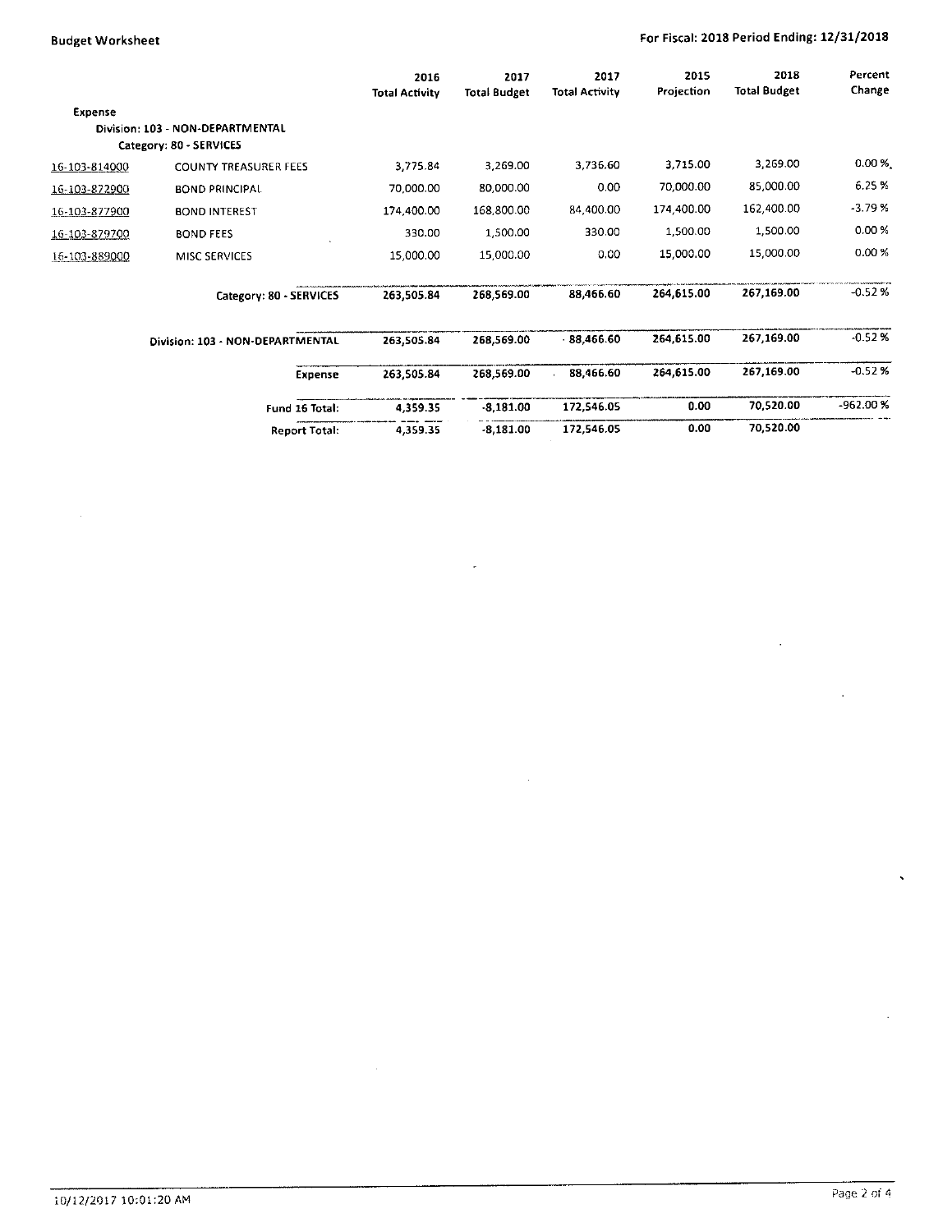#### LAFAYETTE TECH CENTER GENERAL IMPROVEMENT DISTRICT

#### RESOLUTION 2017-01

INTRODUCED BY BOARD MEMBER  $\_\,\_\,\_\,\_\,\_\,\_\,\_\,\_\,$ 

#### A RESOLUTION

## BY THE LAFAYETTE CITY COUNCIL, SITTING EX OFFICIO AS THE BOARD OF DIRECTORS OF THE LAFAYETTE TECH CENTER GENERAL IMPROVEMENT DISTRICT, CITY OF LAFAYETTE, COLORADO, ADOPTING A BUDGET, MAKING APPROPRIATIONS FOR THE BUDGET YEAR 2016 AND APPROVING A MILL LEVY.

WHEREAS, The Lafayette Tech Center General Improvement District (the "District") was created by Ordinance No. 30, Series 1999 (the "Ordinance"), and the Ordinance recognized the Council of the City of Lafayette as the Board of Directors of the District (the "Board of Directors"), pursuant Ordinance recognized the Council of the City of Lafayette as the Board of Directors of the District (the "Board of Directors"), pursuant to  $\S 31-25-609$ , C.R.S.; and

WHEREAS, the Ordinance established <sup>a</sup> District Advisory Board (the "Advisory Board"), comprising representatives of key agencies of the City and the individual signatories to the Petition for organization of the District, and specified that such Advisory Board should, subject to the approval of the Board of Directors, conduct and manage all affairs of the District as the authorized agent of the Board of Directors, including its financial and legal affairs; and

WHEREAS, in accordance with the Ordinance, the Advisory Board will prepare, deliver and recommend to the Board of Directors, at least once a year, a proposed Budge describing the major activities and contracts to be undertaken by the District for the next succeeding fiscal year); and appropriations and <sup>a</sup> designated mill levy for the budget year 2016; and

WHEREAS, the Board of Directors is authorized to approve the Budget; and

WHEREAS, the Advisory Board has thereby prepared, reviewed and recommended to the Council for its approval <sup>a</sup> District Budget Resolution for the <sup>2018</sup> Budget Year, with its accompanying exhibits, all as set forth therein; and

WHEREAS, the eligible electors of the District have approved ballot issues authorizing the collection, retention and spending of the property tax and other revenues in the amounts specified in the proposed budget.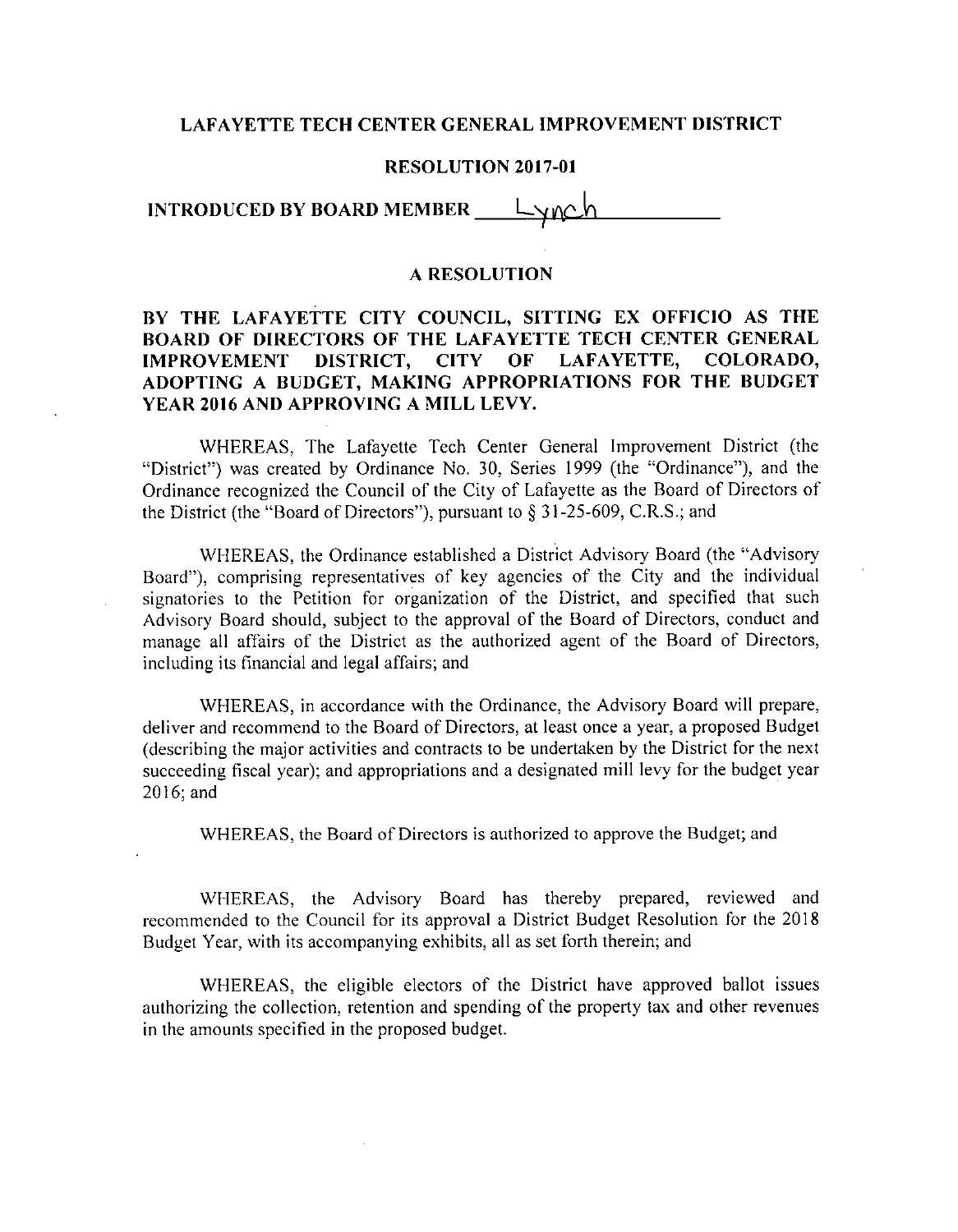### NOW THEREFORE, BE IT RESOLVED BY THE COUNCIL OF THE CITY OF LAFAYETTE, IN ITS EX OFFICIO CAPACITY AS THE BOARD OF DIRECTORS OF THE LAFAYETTE IMPROVEMENT DISTRICT:

Section 1. That the Budget for the District attached hereto and incorporated herein as Exhibit <sup>A</sup> is hereby adopted and approved for the Budget Year 2018. That the Section 1. That the Budget for the District attached nereto and incorporated<br>herein as Exhibit A is hereby adopted and approved for the Budget Year 2018. That the<br>estimated revenues and expenditures for the District's Gene Fund and the Capital Projects Fund for fiscal year 2018, as more specifically set forth in the Budget, are adopted and approved.

Section 2. That the following sums are hereby appropriated from the revenues of the District, for the purposes stated:

| Debt Service Fund                | \$167,433 |
|----------------------------------|-----------|
| <b>Total Fund Appropriations</b> | \$167,433 |

Section 3. That the amount of money necessary to be raised from property taxes for the purpose of the District's General Operating Expenses is \$12,733 and for Debt Service is \$154,700; that the total valuation for assessment in the District is taxes for the purpose of the District's General Operating Expenses is \$12,733 and for<br>Debt Service is \$154,700; that the total valuation for assessment in the District is<br>\$5,588,384, that a levy of 47.695 mills upon each d assessment of all taxable property within the District is hereby approved and certified for levy and collection by Boulder County, Colorado in accordance with law.

Section 4. That the Clerk of the City of Lafayette, acting ex officio as the Secretary of the Board of Directors of the District, shall attest and affix the seal of the District to this resolution.

## APPROVED THIS 17<sup>th</sup> DAY OF OCTOBER, 2017 BY THE LAFAYETTE CITY COUNCIL, SITTING EX OFFICIO AS THE BOARD OF DIRECTORS OF THE LAFAYETTE TECH CENTER GENERAL IMPROVEMENT DISTRICT.

| By:<br><del>Sha</del> irman                    |  |
|------------------------------------------------|--|
| ATTEST:                                        |  |
|                                                |  |
| Сı                                             |  |
| By:                                            |  |
| HOME R<br>City Clerk<br>-С                     |  |
| 4PRIL<br>O                                     |  |
|                                                |  |
| $\tau_{\rm D}$                                 |  |
| $z_{\delta_{\!\scriptscriptstyle\partial\!f}}$ |  |
|                                                |  |
|                                                |  |
|                                                |  |